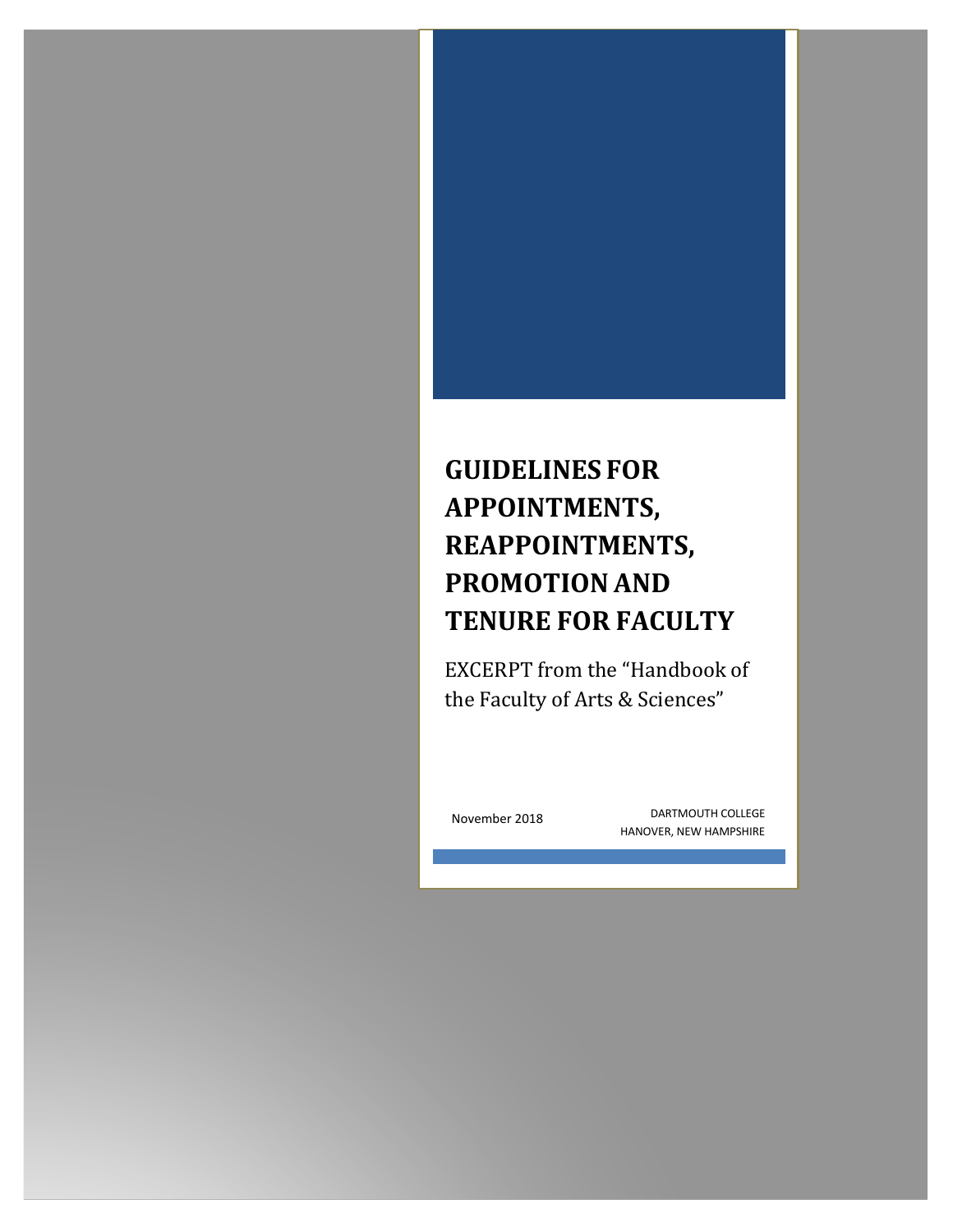# **Table of Contents**

<span id="page-1-0"></span>

| Review of Performance of Assistant Professors                                       |  |
|-------------------------------------------------------------------------------------|--|
|                                                                                     |  |
|                                                                                     |  |
|                                                                                     |  |
|                                                                                     |  |
|                                                                                     |  |
|                                                                                     |  |
|                                                                                     |  |
|                                                                                     |  |
|                                                                                     |  |
|                                                                                     |  |
|                                                                                     |  |
|                                                                                     |  |
| APPEAL OF REAPPOINTMENT/TENURE/PROMOTIONS DECISIONS FOR ARTS & SCIENCES FACULTY  18 |  |
|                                                                                     |  |
|                                                                                     |  |
|                                                                                     |  |
|                                                                                     |  |
|                                                                                     |  |
|                                                                                     |  |
|                                                                                     |  |
|                                                                                     |  |
|                                                                                     |  |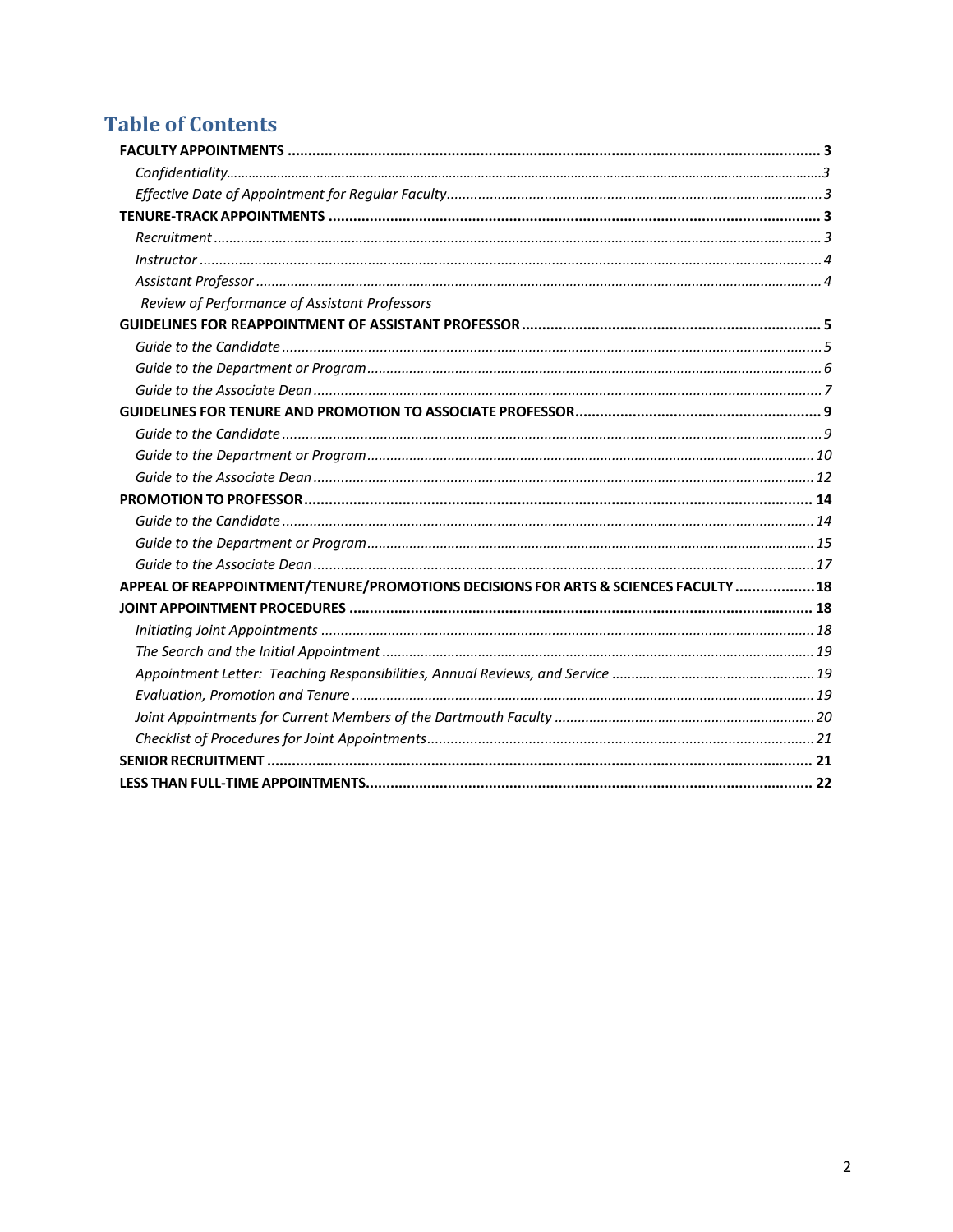#### FACULTY APPOINTMENTS

Different levels of the institution have different perspectives on its needs. Therefore, assessment occurs at multiple levels of the institution. Assessing the competence and performance of faculty members is the responsibility of the department and program faculty, the Associate Deans, the Dean of the Faculty of Arts & Sciences, the Committee Advisory to the President (CAP), and the President of Dartmouth College. Tenure appointments will be made only when there is clear evidence of outstanding accomplishment and demonstrated potential for distinction in scholarship and teaching, with scholarship including artistic and/or creative production. The promise of distinction in the future, based largely upon an evaluation of scholarly activity and teaching during the first term of appointment, is also the basis for making reappointments as Assistant Professor.

The Board of Trustees, upon recommendation of the President after consultation with the Committee Advisory to the President (CAP), makes all tenure appointments. Each department or program, when nominating a candidate for tenure to the CAP, considers the needs of the department or program, in addition to the Candidate's qualities as a scholar, a teacher, and a contributor to intellectual communities at the College and beyond.

#### CONFIDENTIALITY

The integrity and the fairness of the assessment process depends on confidentiality. Every participant in the assessment of a candidate for appointment, reappointment, promotion and/or tenure agrees to practice and uphold this core principle. Participants should never disclose or discuss the contents of any confidential written evaluation of a candidate with the Candidate or with anyone else not authorized to access that evaluation. Similarly, participants in committee deliberations about a candidate may not disclose or discuss the contents of those deliberations with the Candidate or with anyone else not authorized to receive a report of those deliberations. The practice of confidentiality is crucial to maintain professionalism, collegiality, and intellectual community at Dartmouth, as well as the College's reputation in the wider world.

#### <span id="page-2-0"></span>EFFECTIVE DATE OF APPOINTMENT FOR REGULAR FACULTY

The effective date for appointment of faculty in the ranks of Instructor, Assistant Professor, Associate Professor, and Professor is July 1 of each year, and the nine-month academic year obligation of three terms falls within the twelvemonth period following this date.

> July 1 isthe effective date for promotions, reappointments, and for salary adjustments. Resignations, retirements, and terminations normally become effective on June 30.

#### <span id="page-2-1"></span>TENURE-TRACK APPOINTMENTS

#### <span id="page-2-2"></span>RECRUITMENT

Recruitment for all tenure track positions must be authorized by the Associate Dean for the department or program undertaking the search and the Dean of the Faculty. Official approval using the appropriate permission form must be obtained before advertising for positions or bringing candidates for interviews. The Associate Dean is expected to participate in the interviews of all candidates. A second form, authorizing visits and maintaining a record for consultation with the Director of Equal Opportunity & Affirmative Action is also required. Special arrangements are required when recruitment is for a joint appointment (between a department and a program or between two departments or two programs) or when the appointment may be of major consequence to another department or program.

All formal offers of appointment are made by the Associate Dean or the Dean of the Faculty normally on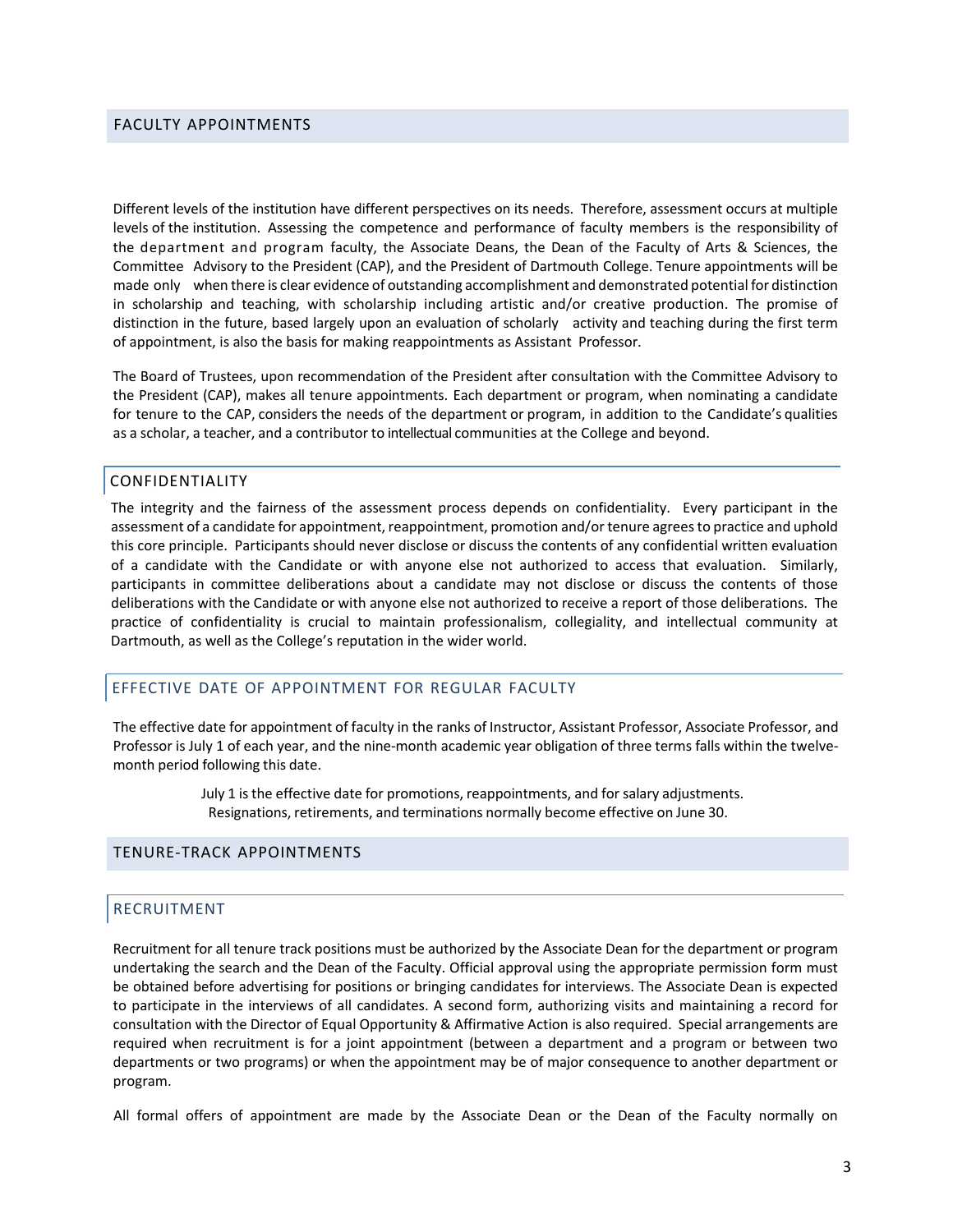recommendation of the Chair acting on behalf of the members of a department or program. The rules governing department or program decisions, as described in the current Organization of the Faculty of Dartmouth College (*OFDC*) must be carefully followed. It is expected that very high standards will be applied in all decisions, and the Associate Dean and the Dean of the Faculty can decide not to make an offer of appointment. In the absence of suitable candidates, in consultation with and approval of the Associate Dean, a decision will be made to continue with or delay the search, usually until the next academic year.

# <span id="page-3-0"></span>INSTRUCTOR

Appointment as Instructor is made when advanced degree requirements are not completed. The normal appointment as Instructor is two years.

Dartmouth's policy is to make faculty appointments to individuals who have completed their graduate studies and have been granted the highest academic degree in their field. In special cases, if requirements have not been completed and the degree has not been granted, the nominee will be appointed as an Instructor for a two-year period. If the degree is granted by July 1 or before the beginning of classes in the fall term of the first year as Instructor, the appointment is automatically advanced retroactively to the rank of Assistant Professor, effective July 1. The Graduate Dean or other appropriate officer ofthe institution granting the degreemust certify completion of all degree requirements.

After the beginning of classes in the fall term of the first year, promotion from Instructor to the rank of Assistant Professor requires recommendation from the department or program and the Associate Dean and written approval of the Dean of the Faculty. The recommendation must include a statement verifying that the promise of future distinction in research and teaching made at the time of initial appointment still holds. Promotion becomes effective on July 1 of the second or third academic year, depending upon the date of the completion of the degree. If the degree is awarded either before June 30 of the first year as Instructor or between July 1 and the first day of classes in the fall term of the second year as Instructor, then promotion to Assistant Professor becomes effective July 1 of the second academic year and retroactively in the latter case. If the degree is completed after the first day of classes in the fall term of the second year as Instructor, promotion will be effective on the following July 1.

If an Instructor fails to complete the degree requirements within the two years, only in exceptional cases will a reappointment be offered for one additional year; the one-year reappointment will be terminal at Dartmouth. Thirdyear reappointments must be recommended by the department or program and approved in writing by the Dean of the Faculty.

# <span id="page-3-1"></span>ASSISTANT PROFESSOR

Appointment as Assistant Professor is made for individuals who have completed the Ph.D., or the appropriate advanced degree, or have equivalent experience in the creative arts or other professions. Normally appointment as Assistant Professor is for a three-year term followed by reappointment for another three-year term. Consideration for promotion to Associate Professor with tenure takes place in the sixth year. Earlier action requires truly exceptional scholarly achievement (normally including service in rank at another institution) and must be approved by the appropriate Associate Dean who will consult with the Chair and the tenured faculty in the department(s) or program(s).

# REVIEW OF PERFORMANCE OF ASSISTANT PROFESSORS

Assistant Professors will receive periodic evaluations of their performance from their faculty colleagues and the Associate Dean. Every year, the tenured members of the department or program meet to assessthe progress of the Assistant Professors and Instructors. Following discussion, the Chair will submit a written appraisal of the individual's progress to the Associate Dean. The appraisal is a written evaluation of the progress in scholarship, quality of teaching, and contributions to the overall activities of the department or program, the College and the profession; it is drafted in consultation and shared with the tenured faculty.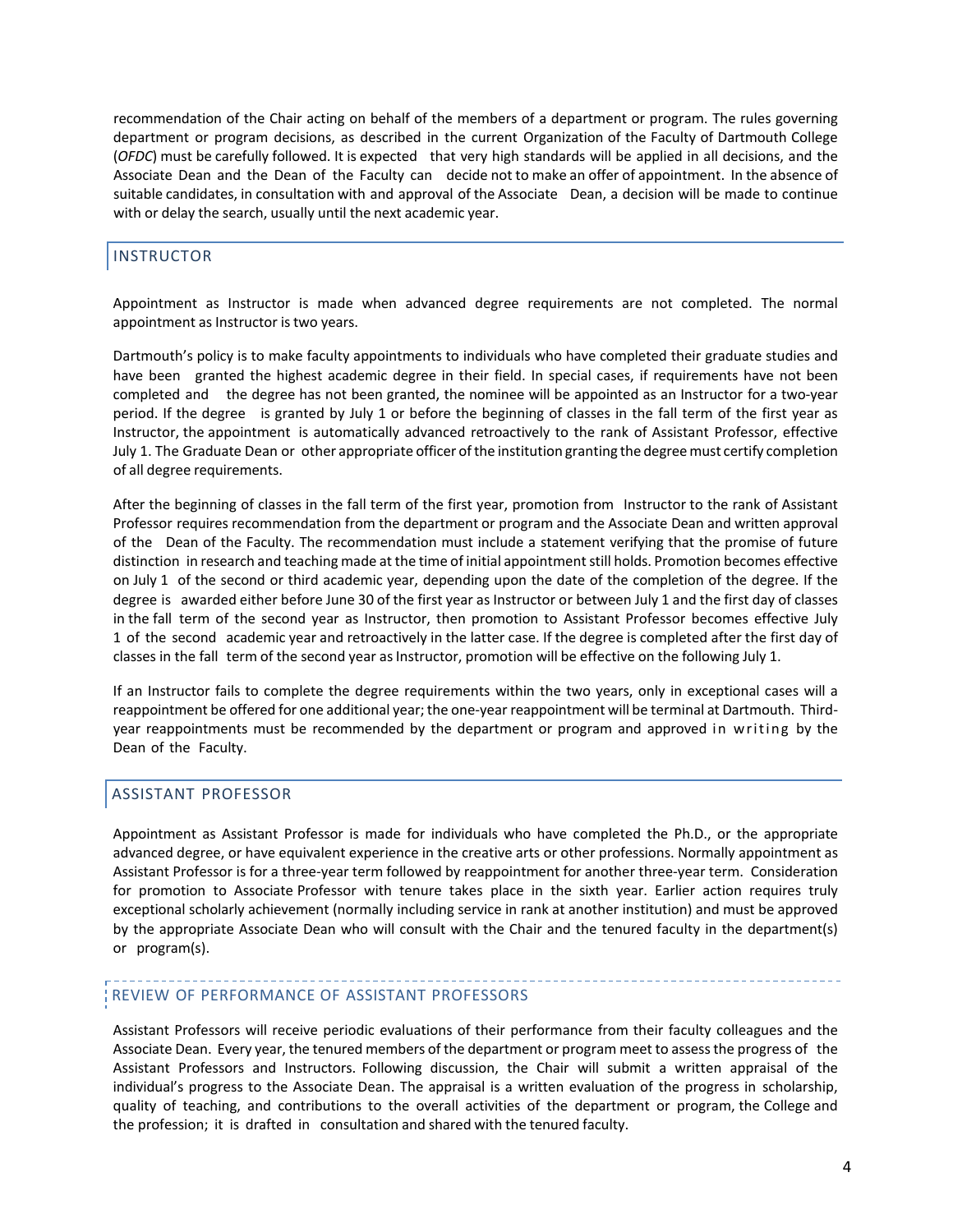In the case of joint appointments, the review will be conducted by the mentoring committee designated at the time the Assistant Professor was hired. Following discussion, the Chair of the mentoring committee will submit a written appraisal of the individual's progress to the Associate Dean and to the Chairs of both of the Assistant Professor's home units.

The Chair of the department, program, or mentoring committee will give each Assistant Professor a copy of the evaluation and meet with them to discuss the evaluation as soon as possible, normally within one week of the evaluation's completion.

Each Assistant Professor also will meet annually with the appropriate Associate Dean to review the evaluation. The Assistant Professor may choose to respond in writing to the tenured faculty or Associate Dean as a matter of record. The information in the evaluation is advisory. Departments or programs are encouraged to identify points ofstrength that must be maintained and to identify specific areas where improvement is needed to meet the department or program's expectations for scholarship and teaching that will be required for reappointment, promotion and tenure. Such expectationsshould be discussed on a regular basis by the department or program faculty.

Peer review by colleagues and evaluations by current and former students should be the basis for a judgment on teaching effectiveness. To produce the most complete assessment possible, department and program procedures for evaluating teaching ideally should consider multiple methods, such as class visitations by tenured senior faculty, team teaching with senior colleagues, student course evaluations, and interviews of selected students.

# REAPPOINTMENT OF ASSISTANT PROFESSORS

Normally actions to reappoint are taken by the CAP in the winter term of the third year as Assistant Professor.

#### GUIDE TO THE CANDIDATE

In preparation for reappointment, the Candidate should submit to the department or program an updated C.V. and a two- page, single- spaced, statement accessible to the non- specialist (e.g., members of the CAP) about their scholarship, teaching and service by November 1 of the year of reappointment. Following the November 1 deadline, the Candidate should make the Chair and Associate Dean aware of any significant updates to the portfolio, such as publications, contracts, grants, or awards.

The tenured members of a department or program meet to discuss the Candidate's record and to vote on whether to recommend reappointment. A department or program recommendation for reappointment must provide evidence of performance that demonstrates excellence in scholarship and teaching and that shows promise of future distinction. In addition, the letter must include an estimate of the Candidate's long- term prospect for promotion. The methods used for evaluation should be stated in the letter.

After the committee concludes its deliberations, but before the Chair submits the committee's letter to the Associate Dean, the Chair will inform the Candidate of the recommendation (positive or negative).

Following the CAP action, the Candidate will be provided with a copy of the department or program recommendation letter and a statement of the CAP action on the reappointment. The Candidate will then meet separately with the Chair(s) and with the Associate Dean. The purpose of these discussions is to provide constructive recommendations to the Candidate to guide their efforts toward promotion and tenure. The letter prepared by the department or program at reappointment will be included in the dossier submitted to the CAP if and when the Candidate is considered for tenure and promotion to Associate Professor.

If the CAP advises against reappointment during the third year, either in support of or contrary to the department or program recommendation, the Candidate will be offered a one- year, terminal appointment.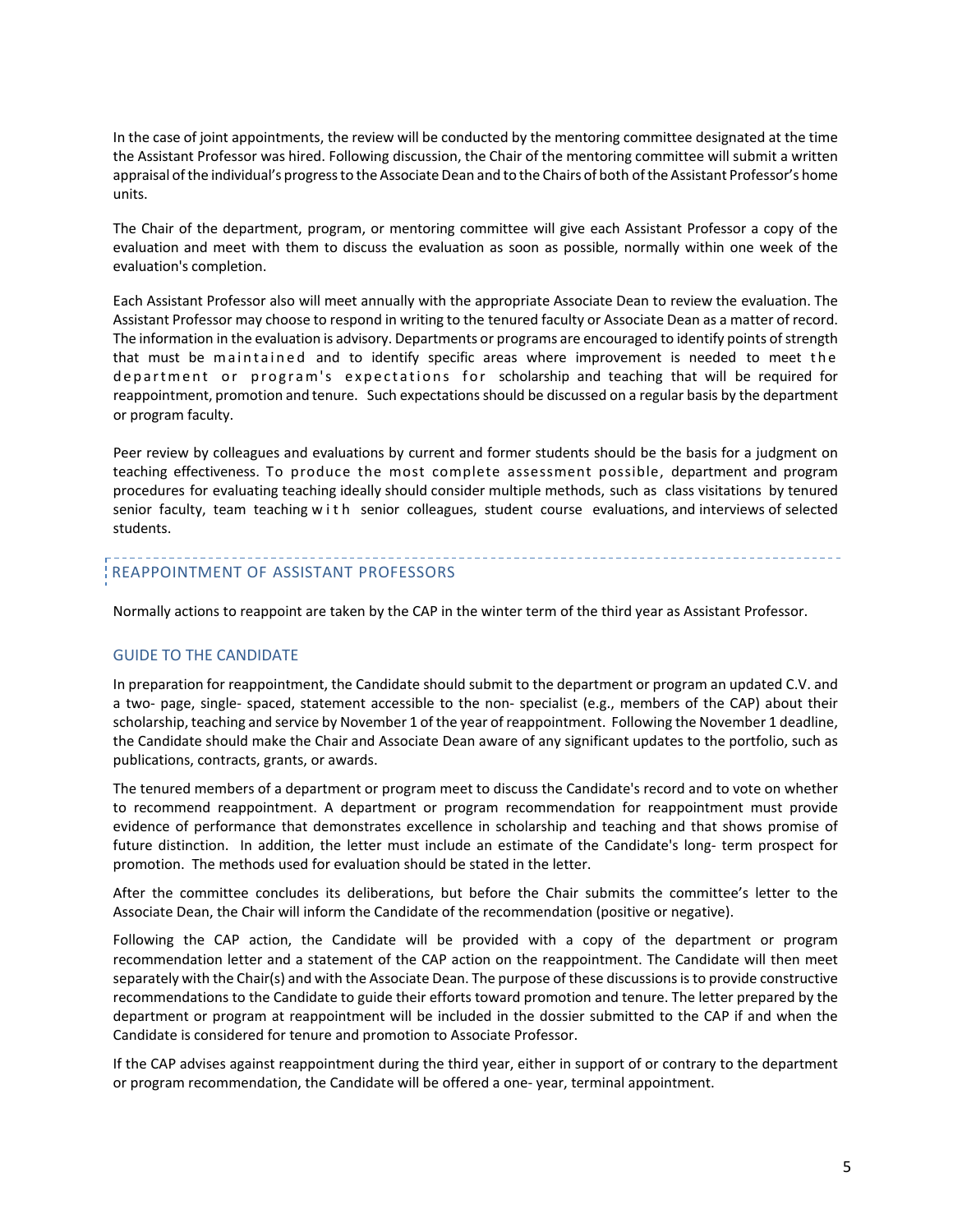#### GUIDE TO THE DEPARTMENT OR PROGRAM

The reappointment committee will normally consist of the tenured members of the Candidate's department or program, chaired by the department or program Chair. Those tenured professors who cannot, or choose not to, participate in person in the committee's deliberations may not vote on the case. They also may not convey their opinions to the Chair, Associate Dean, or CAP. The committee Chair is allowed to cast a vote. If they prefer, the Chair may choose to abstain, unless their vote is needed to break a tie.

A committee must consist of at least four voting members. If a department or program is not large enough, a minimum of two additional tenured full professors from one or more other departments or programs will be added to bring the total to at least four. In exceptional cases, the Dean of the Faculty may recommend that the CAP augment the reappointment committee with at least two additional tenured faculty members, even if there are already four or more in the department or program. The Associate Dean should confer with the Candidate and the department or program Chair regarding the composition of this committee. The Dean of the Faculty, in consultation with the Associate Dean, will assemble a list of potential committee members by May 1 in the spring of the year prior to reappointment, submit it to the CAP for approval, and appoint the committee.

When more than one candidate from a department or program is being considered for reappointment in the same year, they will normally share the same committee, and their cases will come before the CAP at the same time. Each case, however, receives consideration on its own merits; candidates are not competing for a limited number of positions.

1. The Chair will remain in close communication with the Candidate throughout the reappointment procedure.

2. At the request of the Candidate, the Chair of the reappointment committee will solicit confidential letters of evaluation from any department or program Chair, or Director of a Dartmouth center, institute, or organization who could provide information about significant teaching, mentoring, collaborative research, or service by the Candidate outside of their home department or program. These letters will be submitted to the Chair of the reappointment committee for consideration by the committee and inclusion with the materials to be forwarded to the Associate Dean.

3. After the committee has met to deliberate on reappointment and provide a recommendation, the Chair will write a letter to the Associate Dean, drafted in consultation and shared with all members of the committee, that presents in detail the committee's reasoning based on the evidence of the Candidate's scholarship, teaching (including graduate teaching and work in the graduate program where appropriate), and other contributions. A department or program recommendation for reappointment must provide evidence of performance that demonstrates excellence in scholarship and teaching and that shows promise of future distinction. In addition, the letter must include an estimate of the Candidate's long- term prospects for promotion and tenure. The methods used for evaluation should be stated in the letter.

The letter, even as it explains the reasoning of the majority, should ideally reflect all points of view; if, however, individuals feel that the committee's letter does not adequately represent his or her particular perspectives, they are free to submit separate letters that either support or dissent from the recommendation. These letters must be succinct and they must be submitted to the Chair, who will share them with the reappointment committee. They will then be submitted to the Associate Dean along with the committee's letter. If the Associate Dean determines that a dissenting letter is inconsistent with the procedures set out in these guidelines, the Associate Dean may choose to exclude it from the dossier. Further, if the Associate Dean determines that the committee's letter is inconsistent with the procedures set out in these guidelines, the Associate Dean may ask the Chair to revise the letter in consultation with the committee.

The committee must recommend either reappointment or a one- year terminal appointment at the rank of Assistant Professor. A tie vote is effectively a vote against recommending reappointment.

4. The committee should submit the reappointment decision letter to the Associate Dean by December 1. Any modification of the November 1 date for delivery of materials by the Candidate to the reappointment committee or the December 1 date for delivery of the reappointment decision letter by the reappointment committee to the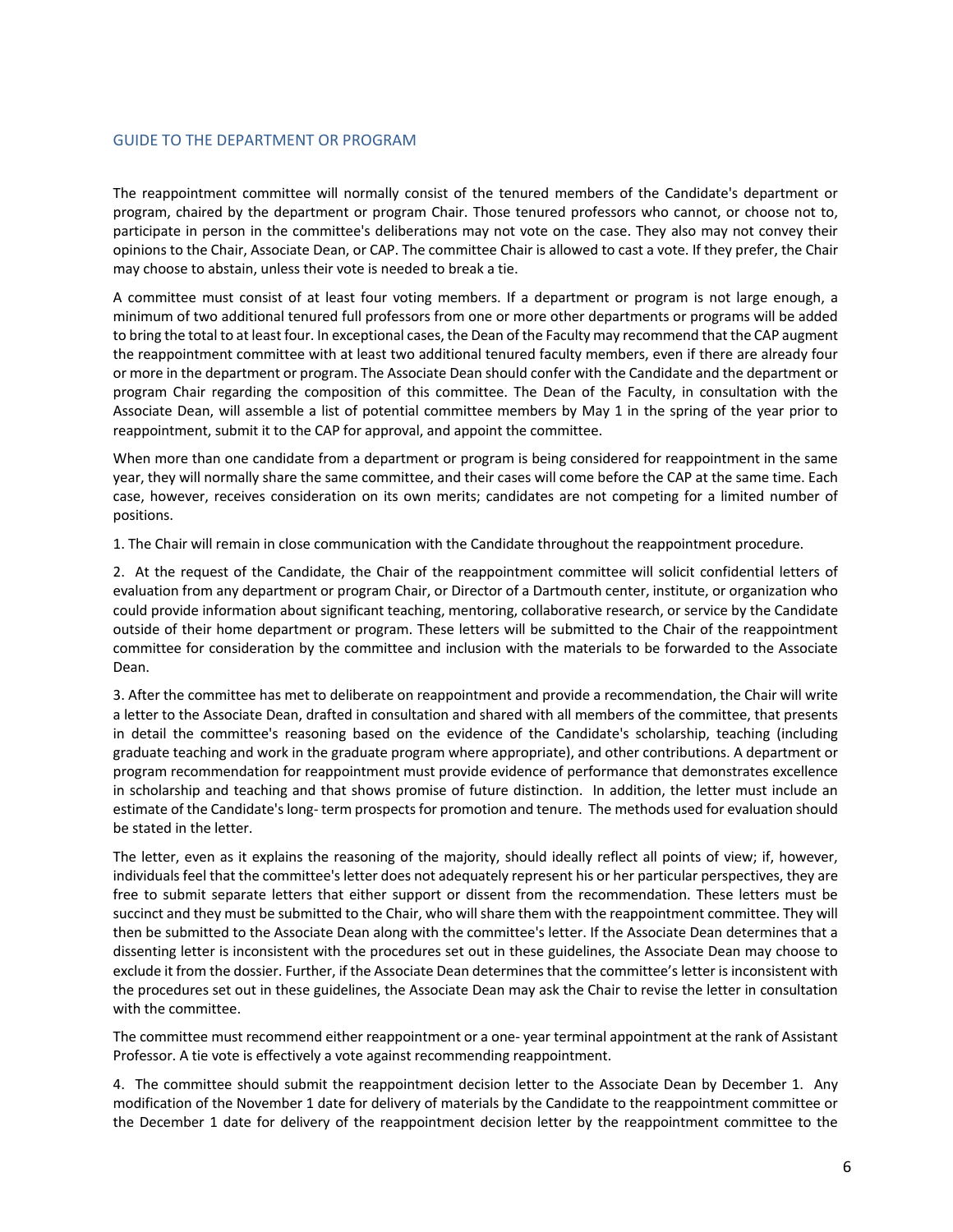Associate Dean must be authorized by the Associate Dean.

5. After the committee concludes its deliberations, but before the Chair submits the committee's letter to the Associate Dean, the Chair will inform the Candidate of the recommendation (positive or negative).

6. The Associate Dean transmits the letter, the Candidate's C.V. and personal statement, and the Associate Dean's own recommendation, based on his or her independent assessment of the evidence, to the Dean of the Faculty, who, in turn, places the case on the agenda of the CAP.

7. The CAP may require changes in the wording of the recommendation letter to be shared with the Candidate. The Associate Dean will transmit any recommended changes to the Chair and require that they be incorporated in the letter before the Chair shares the letter with the Candidate.

8. Following the CAP action and approval of the final version of the recommendation letter by the Associate Dean, the Candidate will be provided with a copy of the letter and a statement of the CAP action on the reappointment. The Candidate will then meet separately with the Chair(s) and with the Associate Dean. The purpose of these discussions is to provide constructive recommendations to the Candidate to guide their efforts toward promotion and tenure. The letter prepared by the department or program at reappointment will be included in the dossier submitted to the CAP if and when the Candidate is considered for tenure and promotion to Associate Professor.

# GUIDE TO THE ASSOCIATE DEAN

The Associate Dean bears primary responsibility for ensuring that the reappointment review process conforms to College policies and is the primary conduit of information about the process to the Candidate.

1. The Associate Dean and the Dean will assemble and appoint the reappointment committee by May 1.

2. The Candidate may submit to the Chair of the reappointment committee the names of department or program Chairs, or Directors of Dartmouth centers, institutes, or organizations, who could provide relevant information about significant teaching, collaborative research, mentoring, or service outside the Candidate's home department or program.

3. By December 1, the Committee will provide to the Associate Dean a copy of the Candidate's portfolio, as described above in Guide to the Candidate, along with the Committee's reappointment decision letter. Following the December 1 deadline, the Candidate should make the Chair and Associate Dean aware of any significant updates to the portfolio, such as publications, contracts, grants, or awards.

4. The Associate Dean will submit a recommendation when transmitting the reappointment dossier to the Dean of the Faculty.

5. If, at any time, the Associate Dean or Dean determines that the reappointment review process has been compromised, the CAP will delay deliberation until the issues have been resolved; the Associate Dean will inform the Chair when appropriate. In no instance shall the Associate Dean share his or her personal recommendation with the Candidate, or with the department or program.

6. The CAP may require changes in the wording of the committee letter to be shared with the Candidate. The Associate Dean will transmit any recommended changes to the Chair and require that they be incorporated in the letter before the Chair shares the letter with the Candidate.

7. Following the CAP action and approval of the final version of the recommendation letter by the Associate Dean, the Candidate will be provided with a copy of the letter and a statement of the CAP action on the reappointment. The Candidate will then meet separately with the Chair(s) and with the Associate Dean. The purpose of these discussions is to provide constructive recommendations to the Candidate to guide their efforts toward promotion and tenure. The letter prepared by the department or program at reappointment will be included in the dossier submitted to the CAP if and when the Candidate is considered for tenure and promotion to Associate Professor.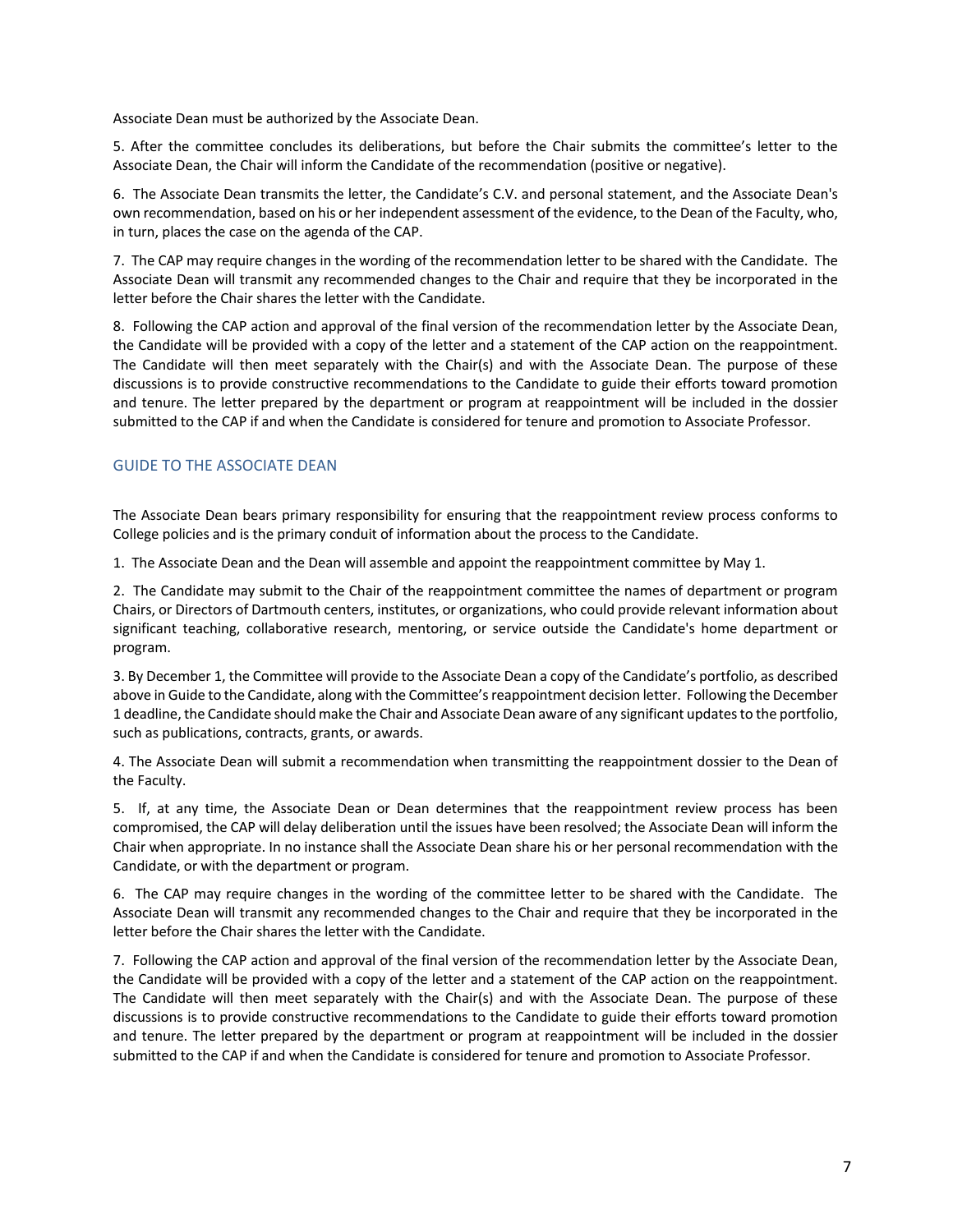#### <span id="page-7-0"></span>TENURE AND PROMOTION TO ASSOCIATE PROFESSOR

Promotion to the rank of Associate Professor, when accompanied by a tenure commitment, is the most critical personnel decision made by the faculty and must be handled with the strictest confidentiality**.** Tenured members of the department or program normally consider promotion of an Assistant Professor to Associate Professor in the sixth year in rank for those holding a full-time, or the ninth year for an individual with less than a full-time appointment.

Specific evidence of outstanding performance in scholarship and teaching is essential. Other contributions to the College and the profession also will be considered. Although the Trustee Executive Committee approves most personnel actions, a summary of the achievements of the Candidate and of the evaluation reached by the CAP are presented to the full Board of Trustees. Implied in such appointments is the common interest of the individual and the College in a long-term association. In the final analysis, the tenured members of the department or program, the Associate Dean, the CAP, the President, and the Board of Trustees must exercise judgment in tenure decisions to provide Dartmouth with the most distinguished faculty possible.

In exceptional cases an Assistant Professor may request consideration for promotion and tenure prior to the sixth year; permission will only be granted on the recommendation of the appropriate Associate Dean, in consultation with the tenured members of the department or program.

In rare cases where promotion to Associate Professor is made without a recommendation either for tenure or a terminal contract, appointment as Associate Professor will be made for three years, with the understanding that a decision regarding tenure will be made by the end of the second year. In the case of a second review of a faculty member previously promoted to Associate Professor without tenure, evaluations should be sought from scholars and students who were not involved in the earlier decision, whenever feasible. As in every tenure case, external reviewers will be enjoined to evaluate the body of scholarship presented in the Candidate's file.

Initial non-tenure appointments to the Dartmouth faculty at the rank of Associate Professor will normally be for a term of four years, with the expectation that a tenure decision will be reached no later than the end of the third year.

# EXPECTATIONS OF PERFORMANCE

In addition to considering the needs of the institution, the decision to make a tenure appointment involves experienced judgment about expected performance in the ensuing years, based on an individual's record at that point. It is not possible to enumerate specific qualifications for tenure so precisely and objectively that the need for judgment is obviated. Every candidate should present an outstanding record both as a scholar and a teacher, with a clear likelihood of maintaining professional distinction and of providing intellectual leadership in the faculty in the years ahead.

With respect to scholarship and creative production, broadly defined, the judgment of professionals outside the College, as well as that of Dartmouth colleagues, will be given significant weight. The qualitative assessment of books and articles, as well as artistic and other professional accomplishments or contributions to the larger scholarly and artistic communities, will be more consequential than the quantity of work. Nonetheless, the quantity of scholarly work must indicate significant progress and a sustained professional trajectory.

It is difficult to define outstanding teaching in specific terms. Comparative judgment by current and former students and by faculty colleagues is a necessary part of weighing the Candidate's performance against the standards of the College. Consideration will be given to classroom instruction. Work with individual undergraduate and graduate students and postdoctoral fellows, as well as course and program development, will also be taken into account.

In weighing the performance of a candidate beyond scholarship and teaching in what is traditionally termed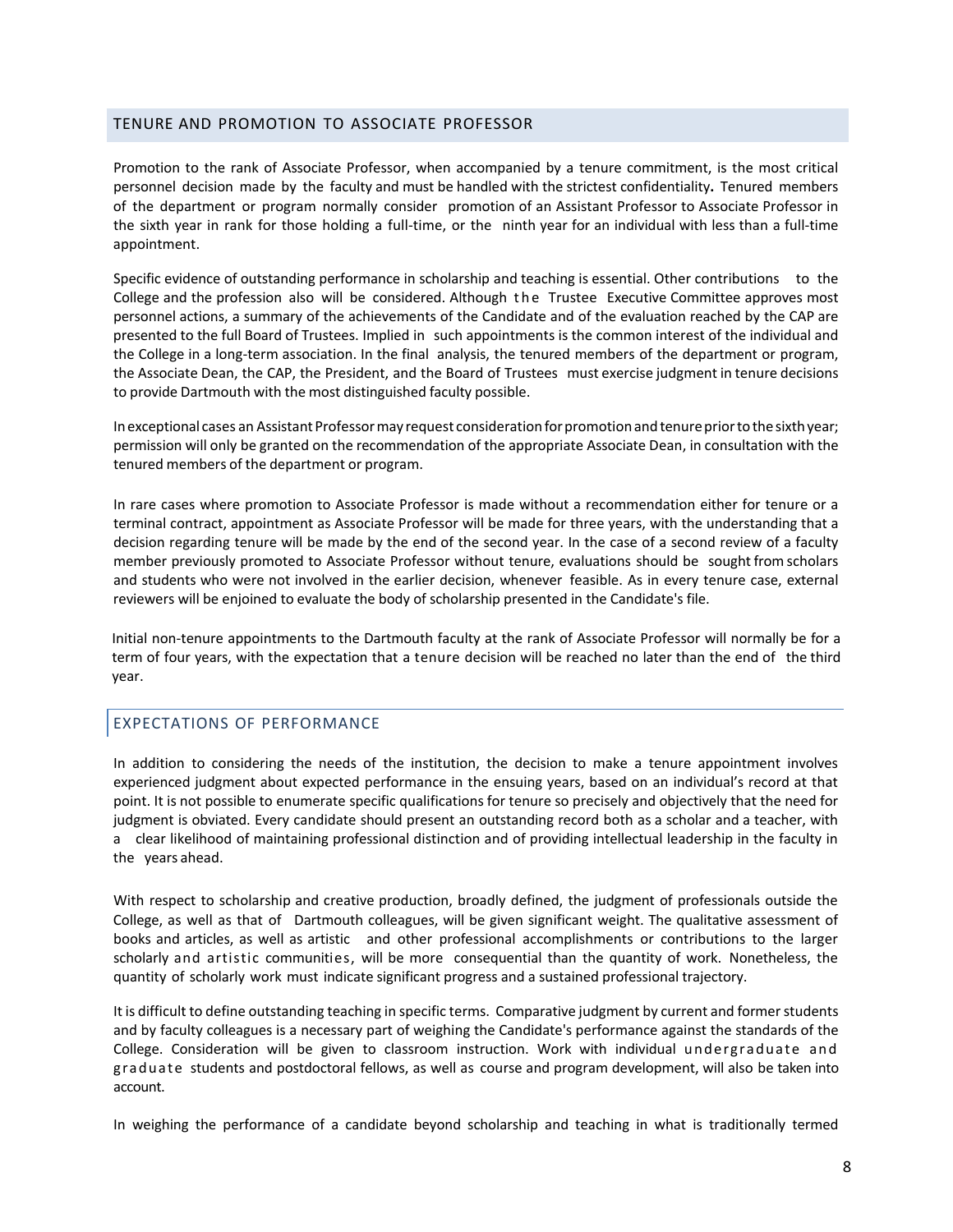service, emphasis will be placed on the nature and quality of the contributions. Service on committees and to department or program administration, initiatives with students or student groups beyond instructional obligations, and assistance to other colleaguesin research and teaching should be considered. In addition, due weight should be given to a candidate's service to the wider profession.

# EXTENSION AND POSTPONEMENT OF REAPPOINTMENT OR TENURE

Junior faculty members with primary childcare responsibilities may request extension of the pre-tenure contract by a maximum of one year per dependent child. Extensions may be applied to the initial contract prior to reappointment or to the second contract period prior to tenure consideration, and may be granted by the CAP upon a year's advance notification to the department or program and the appropriate Associate Dean.

Individuals with extenuating circumstances due to health, personal or family matters, or professional exigenciesthat impose special and arduous burdens or impediments may request a postponement of the tenure review, with a concomitant extension of the existing contract. All extensions of this type must be accompanied by a recommendation from the tenured members of the department or program and must be approved by the Associate Dean and the CAP.

#### <span id="page-8-1"></span>GUIDELINES FOR TENURE AND PROMOTION TO ASSOCIATE PROFESSOR

# <span id="page-8-0"></span>GUIDE TO THE CANDIDATE

In the spring term prior to the academic year in which promotion to the rank of Associate Professor with tenure is considered, the Candidate will meet with the appropriate Associate Dean to review the following procedures. It is important that the Candidate also discuss all aspects of the process with the Chair of the department or program.

- 1. By May 1, the Candidate should submit to the Chair of the tenure committee, and to the Associate Dean, a current curriculum vitae and a list of eight to ten individuals qualified to review the Candidate's scholarly work, some of whom will be selected for the final list. Normally these reviewers must hold a tenured appointment, or its equivalent, at a peer institution or be a recognized leader in the Candidate's field. The list should include the prospective reviewers' email address, their field of specialization, and a brief description of why they are particularly qualified to evaluate the dossier. Potential conflicts-of-interest (e.g., coauthor, PhD or postdoctoral advisor) should be identified. The Candidate may specify one or two individuals whom they prefer not be considered with a brief explanation of why they should be excluded. The names of reviewers and their evaluations are confidential and will not be made known to the Candidate. Maintaining confidentiality is critical to the process, and the obligation to protect this confidentiality is required of all participants.
- 2. By October 1, the Candidate may submit a list of students especially qualified to speak about his or her teaching and mentoring to the Associate Dean, who will request letters from these students, if they have not already been solicited as part of the normal sampling process. These letters are identified as "recommended by the Candidate." These additional requests for letters will not normally exceed twenty. The Candidate will not be informed of the names of any students who are identified as part of the normal sampling process.

The Candidate may submit to the Chair of the tenure committee the names of department or program Chairs, or Directors of Dartmouth centers, institutes, or organizations, who could provide relevant information about significant teaching, mentoring, collaborative research, orservice outside the Candidate's home department or program.

3. Normally no later than December 1, the Candidate willsubmit a portfolio of materials, in electronic format, which will be made available to the tenure committee, outside reviewers, and the CAP. Any modification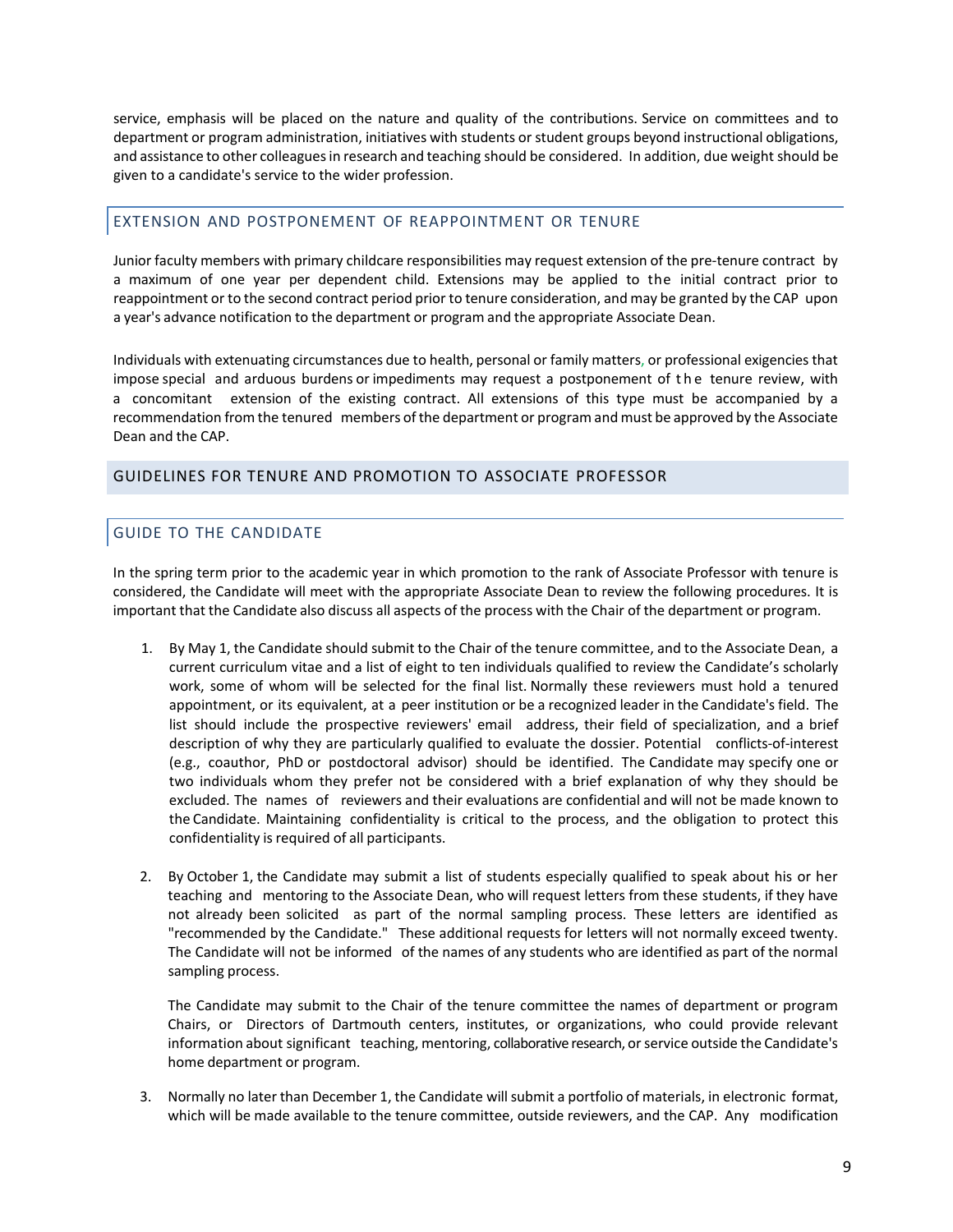of this date needsto be authorized by the Associate Dean. The portfolio will consist of the following:

- a. curriculumvitae,
- b. published works, manuscripts, or other evidence of artistic or professional work (e.g., books, articles, or portfolios),
- c. published reviews of the Candidate's work, where available, and
- d. a statement (approximately five single-spaced pages) outlining the Candidate's achievements and goals related to scholarship, teaching, and other contributions to the College and to the profession.

If the Candidate is unsure what to include, they should consult with the Associate Dean. Although the intent is to distribute materials electronically, certain materials (e.g., published books) may be provided in hardcopy. In some cases, such as when the professional work consists of performances or exhibitions, alternative forms of external review should be arranged by the Candidate in consultation with the Chair. It is the Candidate's responsibility to assemble the portfolio and ensure its accuracy, but reasonable associated costs (e.g., purchase of books or software, mailing of print materials) will be reimbursed by the Dean of Faculty.

Following the December 1 deadline, the Candidate should make the Chair and Associate Dean aware of any significant updates to the portfolio, such as publications, contracts, grants, or awards.

4. After the tenure committee has submitted its recommendation, the Associate Dean will discuss the committee's recommendation with the Candidate. At this time the Candidate should raise any procedural questions or concerns. The Associate Dean will then submit the committee's recommendation, along with the Associate Dean's own assessment, to the CAP.

# <span id="page-9-0"></span>GUIDE TO THE DEPARTMENT OR PROGRAM

The tenure committee will normally consist of the tenured members of the Candidate's department or program, chaired by the department or program Chair. Those tenured professors who cannot, or choose not to, participate in person in the committee's deliberations may not vote on the case. They also may not convey their opinions to the Chair, Associate Dean, or CAP. The committee Chair is allowed to cast a vote. If they prefer, the Chair may choose to abstain, unless their vote is needed to break a tie.

A committee must consist of at least four voting members. If a department or program is not large enough, a minimum of two additional tenured full professors from one or more other departments or programs will be added to bring the total to at least four. In exceptional cases, the Dean of the Faculty may recommend that the CAP augment the tenure committee with at least two additional tenured faculty members, even if there are already four or more in the department or program. The Associate Dean should confer with the Candidate and the department or program Chair regarding the composition of this committee. The Dean of the Faculty, in consultation with the Associate Dean, will assemble a list of potential committee members by May 1**,** submit it to the CAP for approval, and appoint the committee.

When more than one candidate from a department or program is being considered for promotion and tenure in the same year, they will normally share the same committee, and their cases will come before the CAP at the same time. Each case, however, receives consideration on its own merits; candidates are not competing for a limited number of positions.

- 1. The Chair will remain in close communication with the Candidate throughout the tenure procedure. Any modification of the December 1 date for delivery of materials must be authorized by the Associate Dean.
- 2. By May 1, the Candidate should submit to the Chair of the tenure committee and the Associate Dean a list of eight to ten possible external reviewers. The Candidate'slist should include the prospective reviewers' email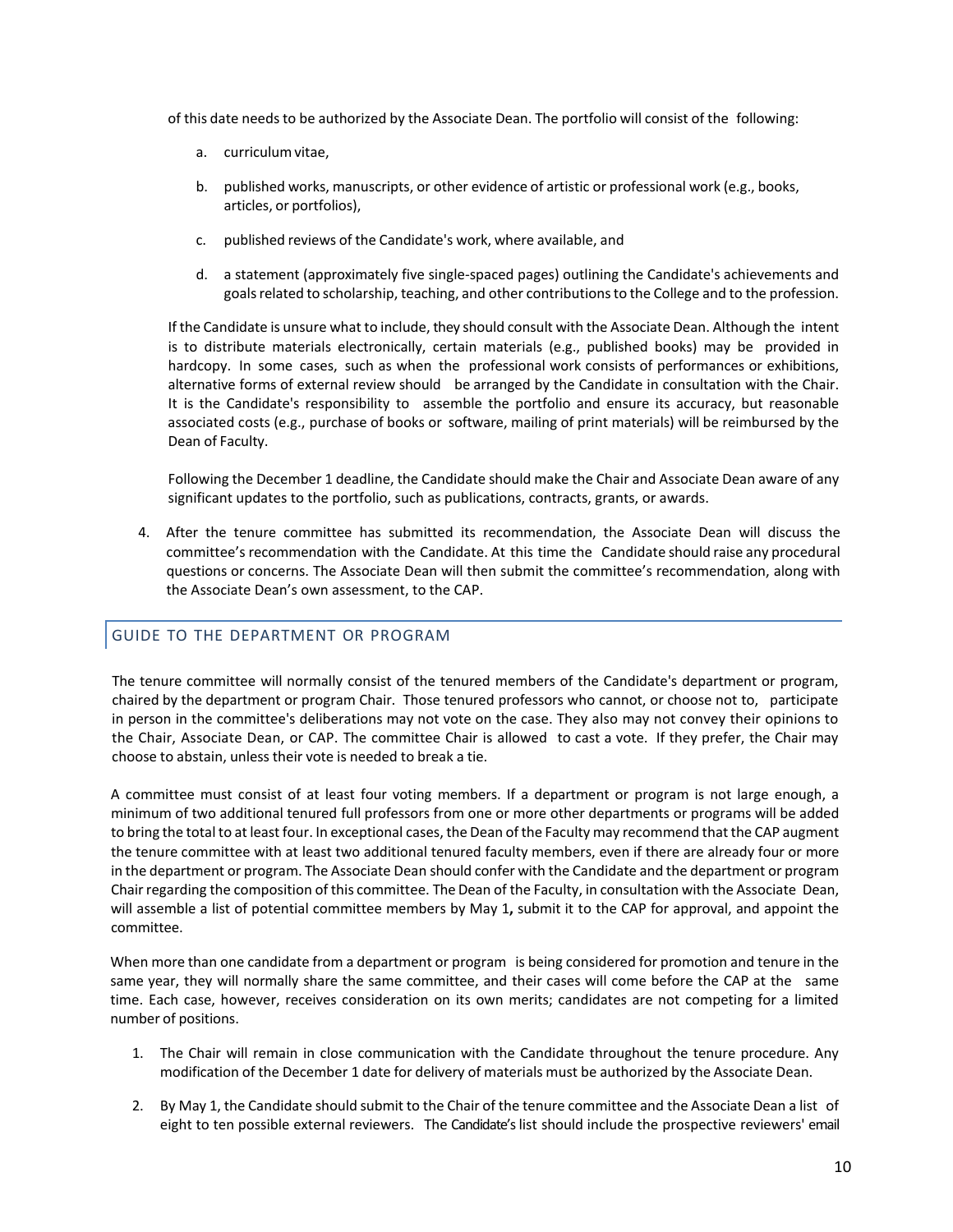addresses, their field of specialization and a brief description of why they are particularly qualified to evaluate the dossier. In general, candidates should avoid recommending reviewers with conflicts of interest (e.g. frequent co-author or former mentor). Candidates should identify any potential reviewers with such conflicts of interest. The list may also include one or two individuals whom the Candidate prefer not be considered, with a brief explanation of why they should be excluded. The Chair, in consultation with the other members of the committee, will generate a list of eight to ten additional prospective reviewers, including their email address, their field of specialization, and a brief description of why they are particularly qualified to evaluate the dossier. The Chair will forward the committee's list to the Associate Dean by June 1, and may choose to comment on the Candidate's selections. The list compiled by the committee may include the names of reviewers that also appear on the Candidate's list, but normally not more than three. The Associate Dean compiles the composite list of reviewers to be solicited. The Associate Dean may independently add names not on either the Candidate's or the committee's list. In some cases, the Associate Dean may consult further with the committee Chair to identify additional prospective reviewers.

Normally these reviewers must hold a tenured appointment, or its equivalent, at a peer institution or be a recognized leader in the Candidate's field. The names of these reviewers are confidential and will not be made known to the Candidate. Maintaining confidentiality is critical to the process, and the obligation to protect this confidentiality is required of all participants. In some cases, for example, where the professional work consists of performances or exhibitions, alternative forms of external review may have to be arranged.

At the request of the Candidate, the Chair of the tenure committee will solicit confidential letters of evaluation from any department or program Chair, or Director of a Dartmouth center, institute, or organization who could provide information about significant teaching, mentoring, collaborative research, or service by the Candidate outside of their home department or program. These letters will be submitted to the Chair of the tenure committee for consideration by the committee and inclusion with the materials to be forwarded to the Associate Dean.

- 3. The members of the tenure committee will examine the materials submitted by the Candidate, review the confidential letters solicited by the Dean of the Faculty from external reviewers, former students, and other appropriate sources, and consider other evidence of teaching (e.g., department or program teaching evaluations, class visitation reports, College course assessments). The committee should also consider the recommendation that the department or program submitted at the time of the Candidate's reappointment.
- 4. After the committee has met to deliberate on the promotion and provide a recommendation, the Chair will write a letter to the Associate Dean, drafted in consultation and shared with all members of the committee, that reports the vote and presents in detail the committee's reasoning based on the evidence of the Candidate'sscholarship, teaching (including graduate teaching and work in the graduate program where appropriate), and other contributions. The letter, even as it explains the reasoning of the majority, should ideally reflect all points of view; if, however, individuals feel that the committee's letter does not adequately represent his or her particular perspectives, they are free to submit separate letters that either support or dissent from the recommendation. These letters must be succinct and they must be submitted to the Chair, who will share them with the tenure committee. They will then be submitted to the Associate Dean along with the committee's letter. If the Associate Dean determines that a dissenting letter is inconsistent with the procedures set out in these guidelines, the Associate Dean may choose to exclude it from the dossier. Further, if the Associate Dean determines that the committee's letter is inconsistent with the procedures set out in these guidelines, the Associate Dean may ask the Chair to revise the letter in consultation with the committee.

The committee chair's letter to the Associate Dean should report the vote tally, indicating who was present, who was not present together with a brief explanation of their absence, and which members voted for and against recommending tenure and which abstained. Votes should normally be open and reported to the CAP. Any member of the committee may propose the use of a secret ballot. If the committee uses a secret ballot,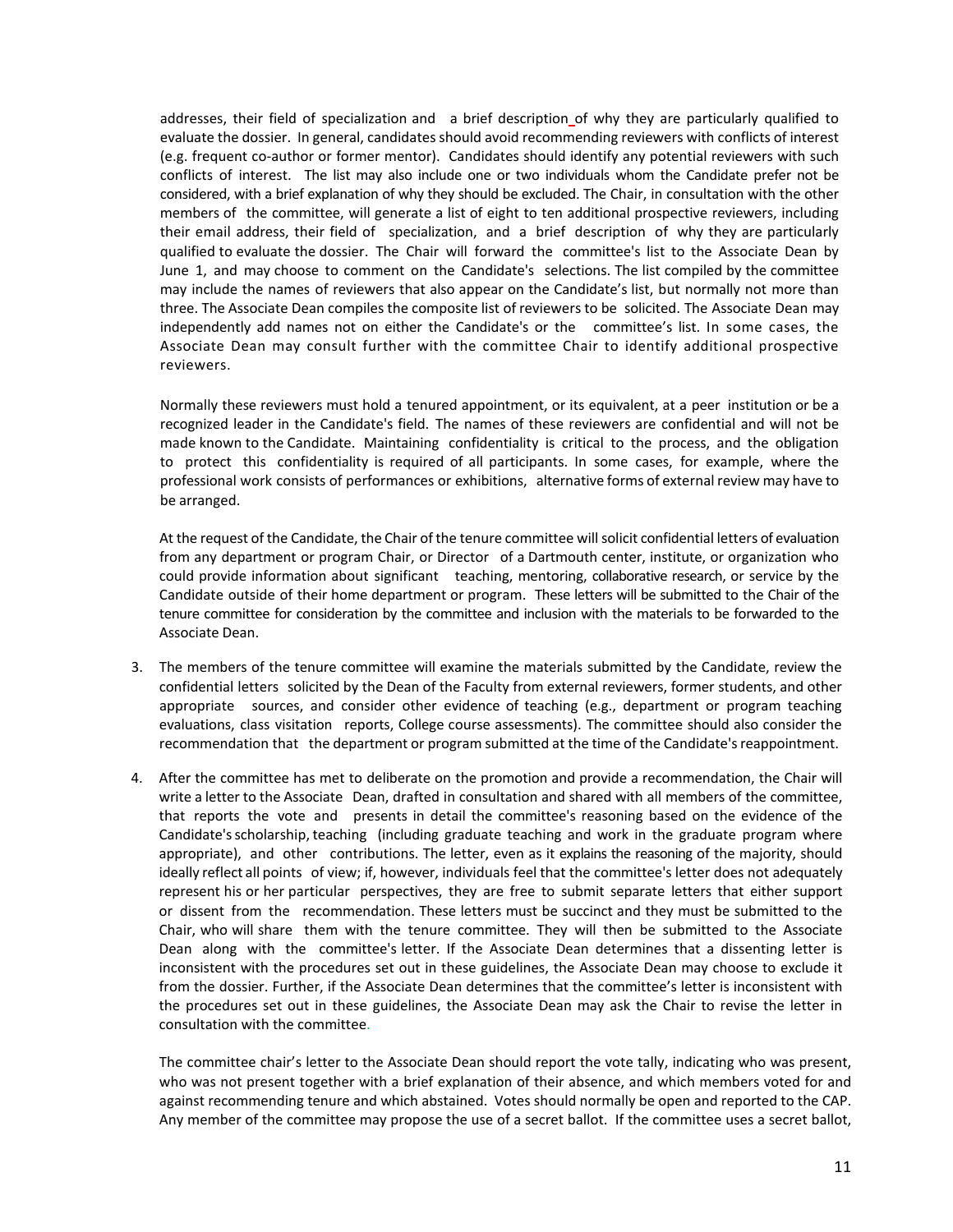the letter must provide an explanation for this choice and a list of those present, and then report the number of votes for and against the recommendation and the number of abstentions.

The committee must recommend either promotion with tenure or a one-year terminal appointment at the rank of Assistant Professor. A tie vote is effectively a vote against recommending tenure.

- 5. After the committee concludes its deliberations, but before the Chair submits the committee's letter to the Associate Dean, the Chair will inform the Candidate of the recommendation (positive or negative). The Chair can also inform the Candidate whether the vote was unanimous but the vote tally is confidential as are all individual opinions and statements made at any time during the deliberations.
- 6. After receiving the Committee's letter and prior to submitting his or her own evaluation to the CAP, the Associate Dean must discuss the strengths and weaknesses of the case separately with the tenure committee Chair, the Candidate, and any other members of the tenure committee that the Associate Dean finds it appropriate to consult. The Candidate should raise any procedural questions or concerns. If, at any time, the Associate Dean or Dean determines that the tenure review process has been compromised, the CAP will delay deliberation until the issues have been resolved; the Associate Dean will inform the Chair when appropriate. In no instance shall the Associate Dean share his or her personal recommendation with the Candidate, or with the department or program.
- 7. The Associate Dean will submit his or her own recommendation when transmitting the dossier to the Dean of the Faculty.

# <span id="page-11-0"></span>GUIDE TO THE ASSOCIATE DEAN

The Associate Dean bears primary responsibility for ensuring that the tenure review process conforms to College policies and is the primary conduit of information about the process to the Candidate.

- 1. In the spring term prior to the academic year in which promotion is considered, the Associate Dean will meet with the Candidate to review the procedures.
- 2. The Associate Dean and the Dean will assemble and appoint the tenure committee by May 1.
- 3. By May 1, the Candidate should submit to the tenure committee Chair and the Associate Dean a list of eight to ten possible external reviewers. The list should include the prospective reviewers' email addresses, their field of specialization, and a brief description of why they are particularly qualified to evaluate the dossier. The Candidate may indicate one or two individuals whom they prefer not be considered with a brief explanation of why they should be excluded. The Chair, in consultation with the other members of the committee, will provide a list of eight to ten additional prospective reviewers, including their email address, field of specialization and a brief description of why they are particularly qualified to evaluate the dossier. The Chair will forward the committee's list to the Associate Dean by June 1, and may choose to comment on the Candidate's selections. The Associate Dean compiles the list of reviewers to be solicited. The Associate Dean may independently add names not on either the Candidate's or the committee's list. In some cases, the Associate Dean may consult further with the committee Chair to identify additional prospective reviewers. The Associate Dean should normally obtain letters from eight to ten reviewers. Normally the reviewers must hold a tenured appointment, or its equivalent, at a peer institution or be a recognized leader in the Candidate's field. Reviewer names are confidential and will not be made known to the Candidate.
- 4. The Associate Dean, on behalf of the Dean of the Faculty, will solicit letters from among the Candidate's former students. Any student who has been accused by the Candidate of Honor Code violations should be excluded from this solicitation.
- 5. By October 1, the Candidate may submit to the Associate Dean a list of students especially qualified to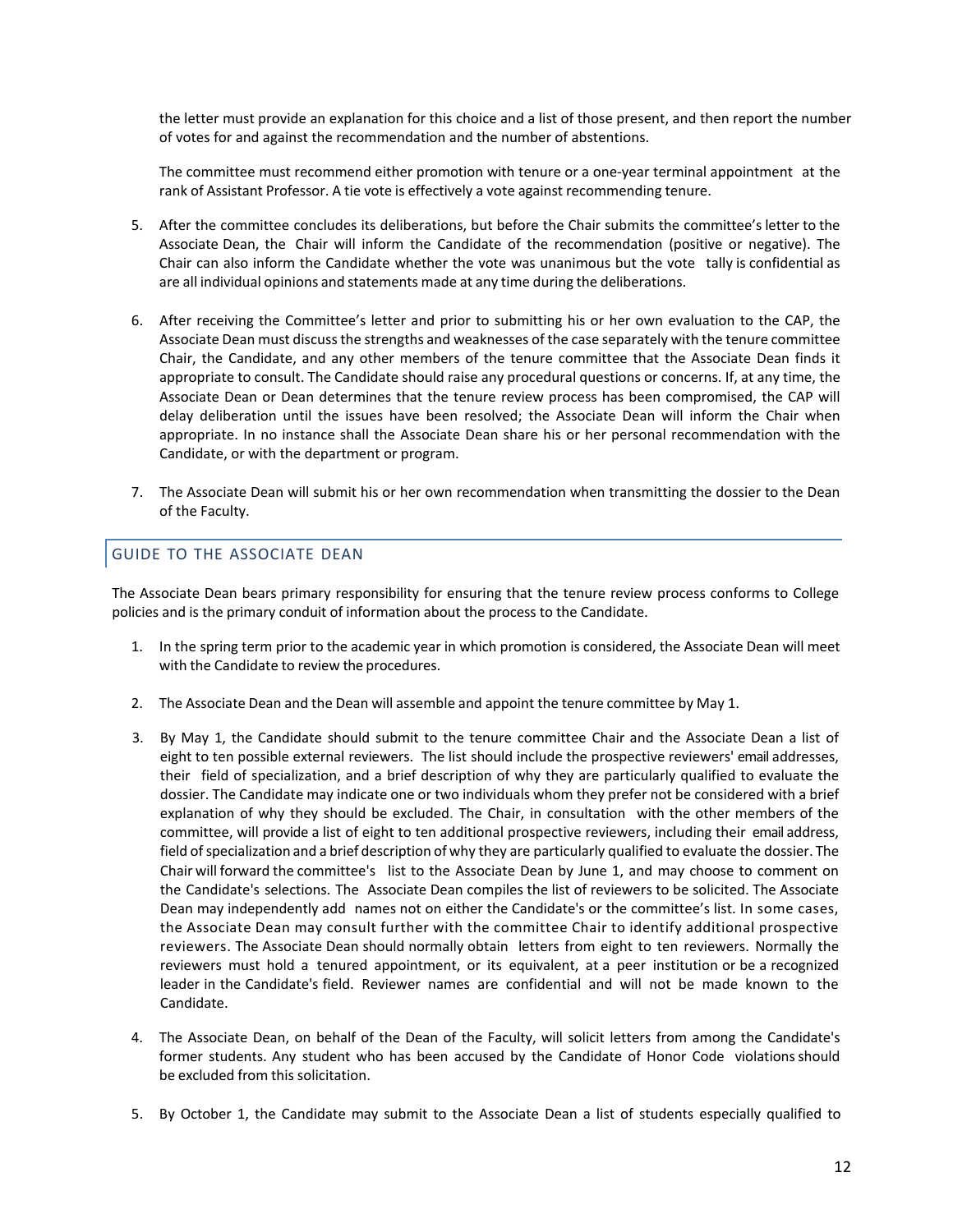speak about his or her teaching and mentoring. The Associate Dean will request letters from those students if they have not already been solicited by the Dean of the Faculty as part of the normal sampling process. These letters are identified as "recommended by the Candidate." These additional requests will not normally exceed twenty. The Candidate will not be informed of the names of any students who are identified as part of the normal sampling process.

The Candidate may submit to the Chair of the tenure committee the names of department or program Chairs, or Directors of Dartmouth centers, institutes, or organizations, who could provide relevantinformation about significant teaching, collaborative research, mentoring, orservice outside the Candidate's home department or program.

- 6. By December 1, the Candidate will provide to the Associate Dean a copy of his or her portfolio, as described above in Guide to the Candidate. The Associate Dean will send the Candidate's portfolio to the external reviewers, along with an explanation of the criteria for tenure and promotion.
- 7. After the department or program has submitted its evaluation and prior to submitting his or her own evaluation to the CAP, the Associate Dean must discuss the strengths and weaknesses of the case separately with the tenure committee Chair, the Candidate, and any other members of the tenure committee that the Associate Dean finds it appropriate to consult. At this time, the Candidate should provide any relevant updates and raise any procedural questions or concerns. If, at any time, the Associate Dean or Dean determines that the tenure review process has been compromised, the CAP will delay deliberation until the issues have been resolved; the Associate Dean will inform the Chair when appropriate. In no instance shall the Associate Dean share his or her personal recommendation with the Candidate, or with the department or program.
- 8. The Associate Dean will submit a recommendation when transmitting the dossier to the Dean of the Faculty.
- 9. The dossier forwarded to the CAP will contain the following:
	- a. Department or program roster with appointment terms for all faculty,
	- b. Letter describing the recommendation from the Associate Dean to the Dean of the Faculty,
	- c. Teaching and leave schedule of the Candidate, year by year and term by term since the time of initial appointment,
	- d. Tenure committee's letter detailing the reasons for their recommendation,
	- e. Letters from tenure committee members who, having reviewed the Chair's letter, wish to express an individual viewpoint either dissenting from or supporting the recommendation,
	- f. Other letters solicited by the Chair of the tenure committee from the Chairs of departments or programs or the Directors of Dartmouth centers, institutes or organizations,
	- g. Department's or program'sletter submitted to the Associate Dean at the time of reappointment,
	- h. Curriculumvitae of the Candidate,
	- i. Statement submitted by the Candidate,
	- j. Evaluationssolicited by the Associate Dean from external reviewers, accompanied by the reviewer's curriculum vitae,
	- k. Letters solicited by the Associate Dean from current and former students, and
	- l. Other evidence deemed appropriate by the Dean of the Faculty (e.g., previous department or program and Associate Dean letters submitted for CAP action).

During CAP deliberations, the Associate Dean presents background and answers questions, but will not be present during the CAP discussion and vote.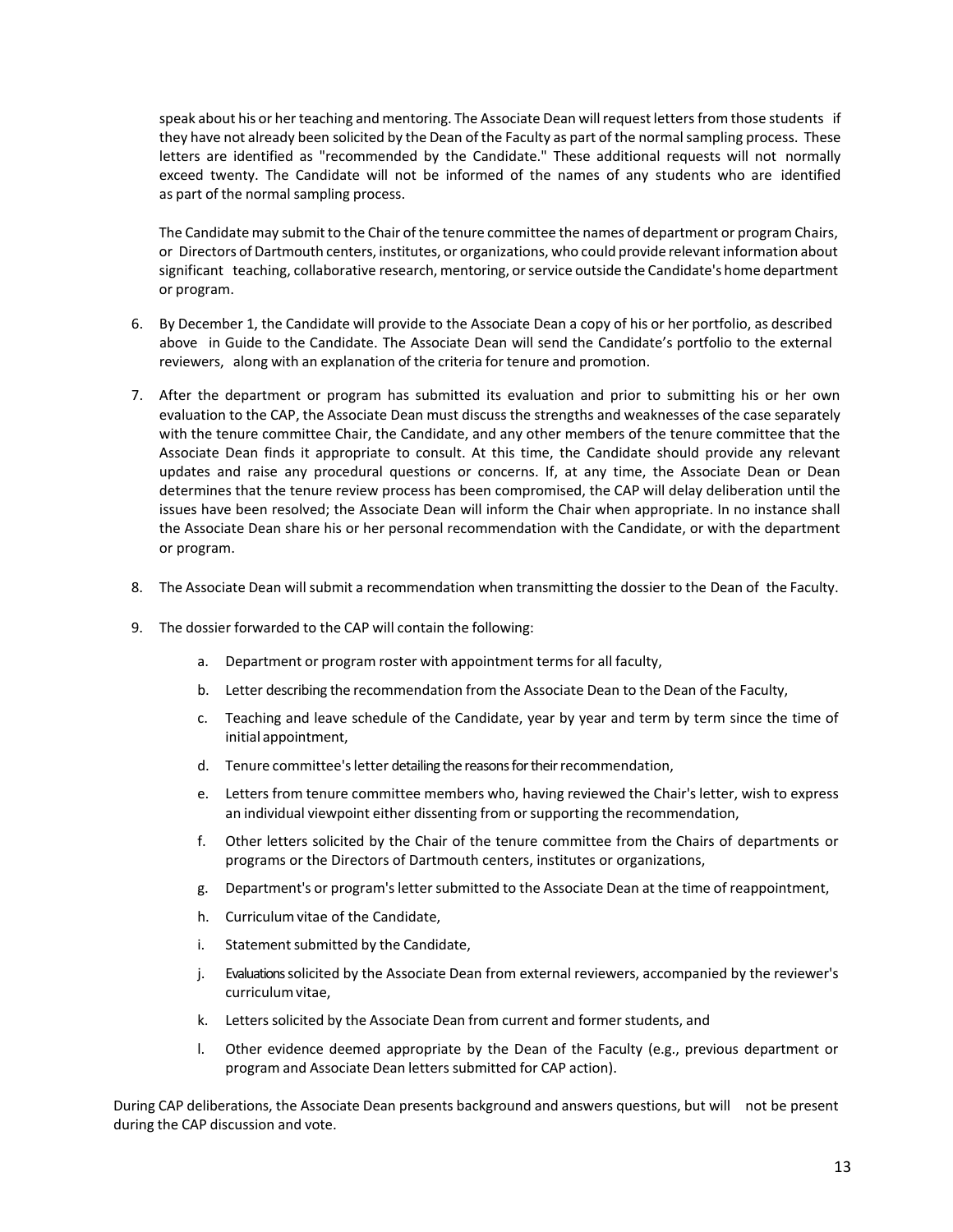#### <span id="page-13-0"></span>PROMOTION TO PROFESSOR

# EXPECTATIONS OF PERFORMANCE

Candidatesfor appointmentto the rankofProfessormust present an outstanding record ofscholarship and teaching and have attained professional recognition in their field. Their record since tenure must be characterized by continued excellence in scholarship, maintenance of high standards in the classroom, and continued institutional service or other forms of academic leadership. Sustained levels of quality and productivity, as judged by external review, must characterize the scholarly profile since tenure.

Evidence for appointment includes evaluations from professionals outside the College, analogous to those obtained for promotion to Associate Professor. These evaluations should consider only scholarly work beyond that considered during the tenure review. The promotion committee must also furnish recent evidence affirming the Candidate's continued excellence in teaching and commitment to service.

#### GUIDELINES FOR PROMOTION TO PROFESSOR

# GUIDE TO THE CANDIDATE

Faculty may present themselves for promotion to Professor in or after their sixth year in the rank of Associate Professor. A candidate who desires to be considered for promotion should speak first with the department or program Chair and with the Associate Dean. Although promotion normally is considered only after five full years of service at Dartmouth in the rank of Associate Professor, service in rank at another institution may be taken into account. However, the decision about when to come up for promotion after five years in rank is ultimately up to the Candidate. Earlier action requires truly exceptional scholarly achievements and must be approved by the appropriate Associate Dean, who will consult with the tenured Professors in the department or program.

- 1. Faculty members should notify their department or program Chair and Associate Dean of their intention to be considered for promotion, normally by April 1 of the preceding academic year. The promotion committee will normally consist of the tenured Professors in the Candidate's department or program, chaired by the departmental or program Chair.
- 2. By May 1, the Candidate will submit to the Chair of the promotion committee, and the Associate Dean, a list of eight to ten possible external reviewers, some of whom will be selected for the final list. These external reviewers must themselves hold a Professor appointment, or its equivalent, at a peer institution or be a recognized leader in the Candidate's field. The list should include the prospective reviewers' email address, field of specialization, and a brief description of why they are particularly qualified to evaluate the dossier. In general, candidates should avoid recommending reviewers with conflicts of interest (e.g. frequent coauthor or former mentor). Candidates should identify any recommenders with such conflicts of interest. The Candidate may indicate one or two individuals whom they prefer not be considered, with a brief explanation of why they should be excluded. The names of reviewers and their evaluations are confidential and will not be made known to the Candidate. Maintaining confidentiality is criticalto the process, and the obligation to protect this confidentiality is required of all participants.
- 3. By October 15, the Candidate will submit a portfolio of materials in electronic format, which will be made available to the promotion committee, outside reviewers, and the CAP. Any modification of this date needs to be authorized by the Associate Dean. The portfolio will consist of the following:
	- a. curriculumvitae,
	- b. published works, manuscripts, or other evidence of artistic or professional work (e.g., books, articles, or portfolios), beyond what was considered during the tenure review,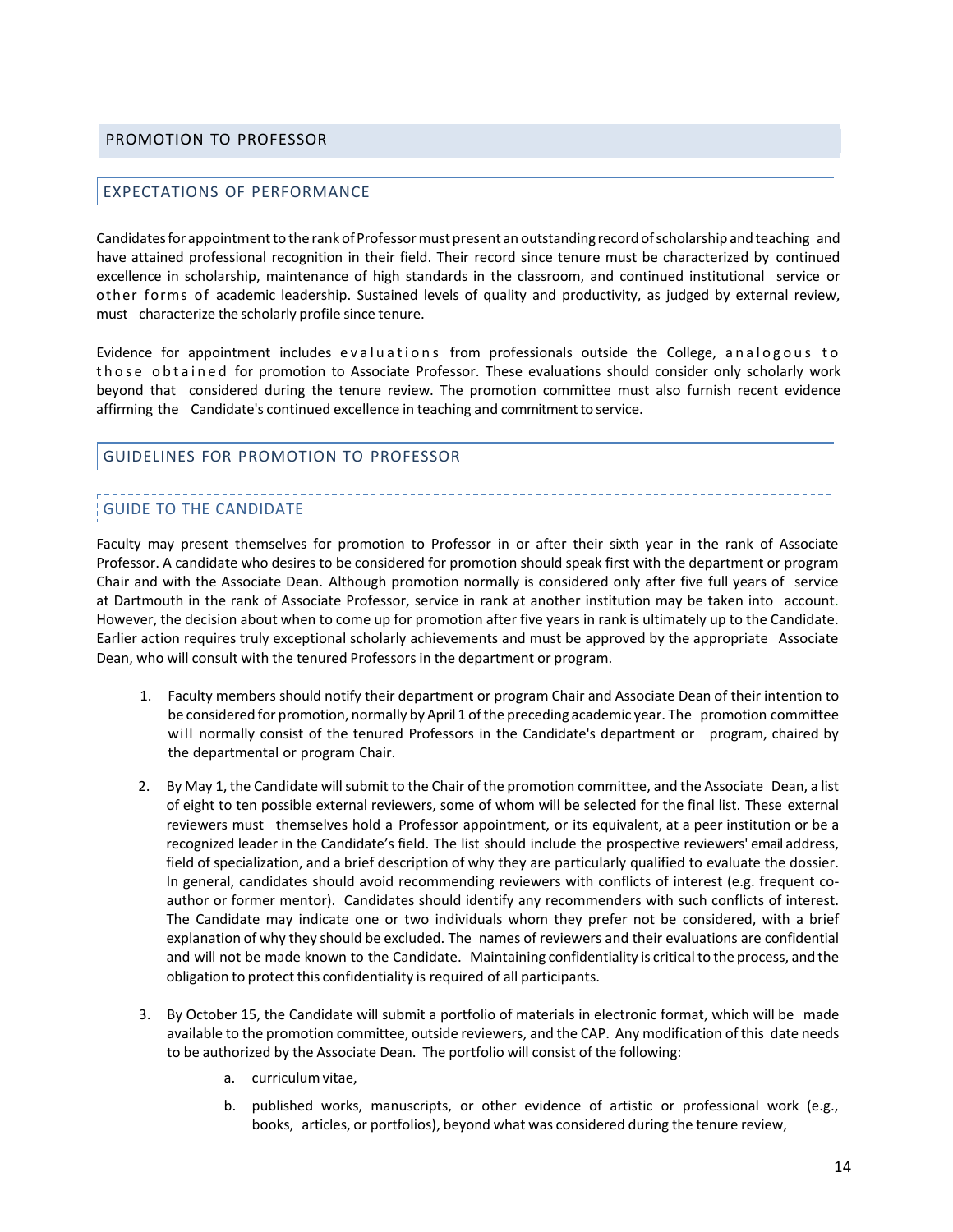- c. published reviews of the Candidate's work, where available, and
- d. a statement (approximately five single-spaced pages) outlining the Candidate's achievements and goals relating to scholarship, teaching, service and other contributions to the College and to the profession.

Following the October 15 deadline, the Candidate should make the Chair and Associate Dean aware of any significant updates to the portfolio, such as publications, contracts, grants, or awards.

After the promotion committee has submitted its recommendation, the Associate Dean will discuss the committee's recommendation with the Candidate. At this time the Candidate should raise any procedural questions or concerns. The Associate Dean will then submit the committee's recommendation, along with the Associate Dean's own assessment, to the CAP.

If the Candidate is unsure what to include, he or she should consult with the Associate Dean. Although the intent is to distribute materials electronically, certain materials (e.g., published books) may be provided in hardcopy. In some cases (e.g., where the professional work consists of performances or exhibitions), alternate forms of external review may be arranged. It is the Candidate's responsibility to assemble the portfolio and ensure its accuracy, but reasonable associated costs (e.g., purchase of books or software, mailing of print materials) will be reimbursed by the Dean of Faculty.

- 4. The Candidate may submit to the Chair of the promotion committee the names of department or program Chairs, or Directors of Dartmouth centers, institutes or organizations, who can provide information about significant teaching, collaborative research, mentoring, or service outside the Candidate's home department or program.
- 5. After the promotion committee has submitted its recommendation, the Associate Dean will discuss the recommendation with the Candidate before forwarding it to the Dean of the Faculty. At this time, the Candidate should raise any procedural questions or concerns.

# GUIDE TO THE DEPARTMENT OR PROGRAM

The promotion committee will normally consist of the tenured Professors in the Candidate's department or program, chaired by the departmental or program Chair. Those tenured Professors who cannot, or choose not to, participate in person in the committee's deliberations may not vote on the case. They also may not convey their opinions to the Chair, Associate Dean, or CAP. The committee Chair is allowed to cast a vote. If they prefer, the Chair may choose to abstain, unless their vote is needed to break a tie.

A promotion committee must consist of at least four tenured Professors. If a department or program is too small, a minimum of two additional tenured Professors from one or more other departments or programs will be added to bring the total to at least four. In exceptional cases, the Dean of the Faculty may recommend that the CAP argument the promotion committee with at least two additional tenured Professors, even if there are already four or more in the department or program. The Associate Dean should confer with the Candidate and the department or program Chair regarding the composition of this committee. The Dean of the Faculty, in consultation with the Associate Dean, will then assemble a list of potential committee members by May 1, submit the list to the CAP for approval, and appoint the committee. The promotion committee will submit its vote and recommendations to the Associate Dean.

When more than one candidate from a department or program is being considered for promotion to Professor in the same year, they will normally share the same committee, and their cases will come before the CAP at the same time. Each case, however, receives consideration on its own merits; candidates are not competing for a limited number of positions.

1. Afterreceiving the Candidate's curriculum vitae and list of external reviewers, the promotion committee will meet to select its list of eight to ten additional professional reviewers. The list compiled by the committee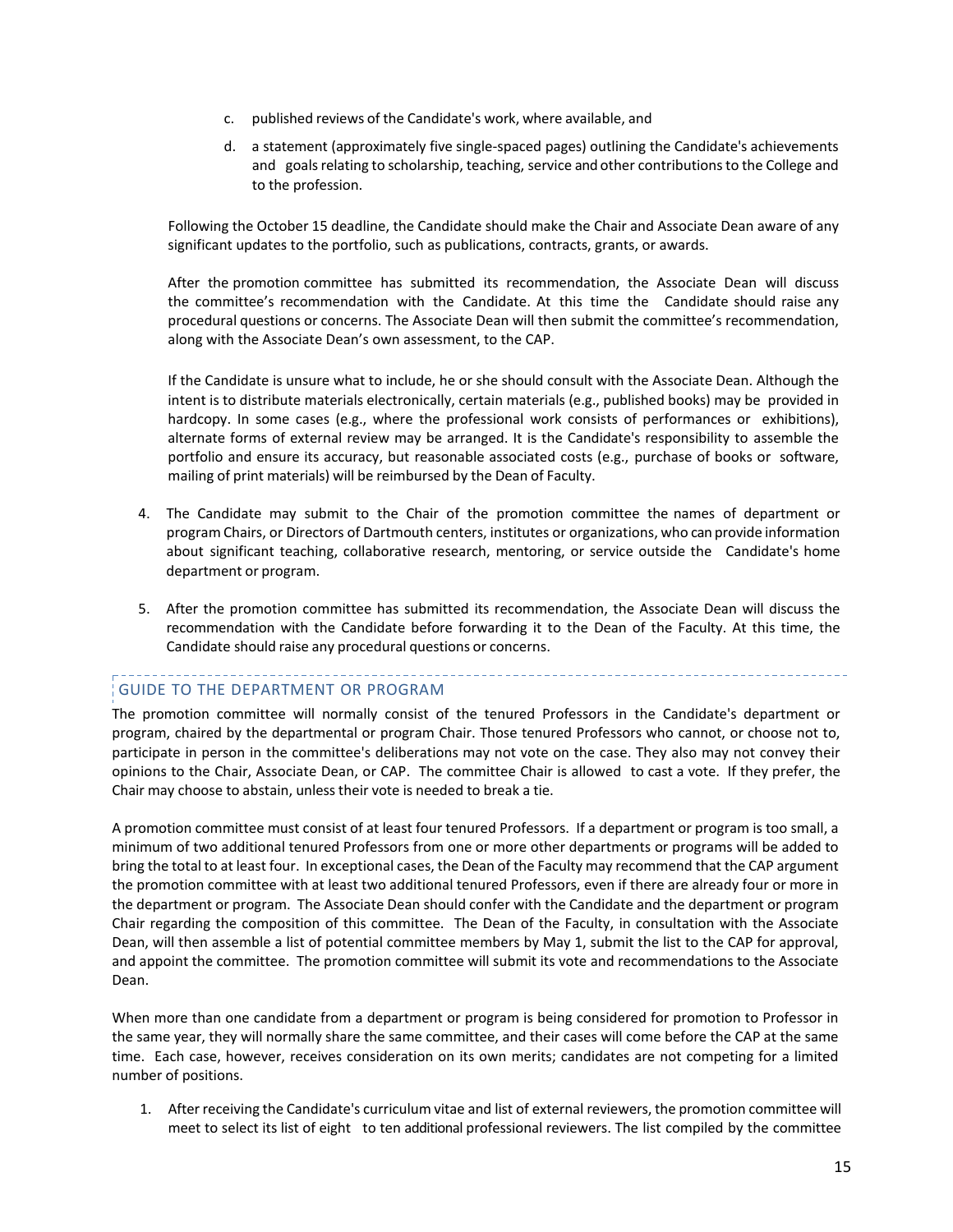may include the names of reviewers that also appear on the Candidate's list, but normally not more than three. The list, including reviewers' email address, field of specialization, and a brief description of why they are particularly qualified to evaluate the dossier, as well as any potential conflicts of interest (e.g., coauthor, PhD or postdoctoral advisor), is submitted by the Chair of the committee to the Associate Dean, normally by June 1, and may include comments on the Candidate's selections.

2. Reviewers should hold the rank of tenured Professor, or its equivalent, at a peer institution or have equivalent professional qualifications in the Candidate's field. The names of the reviewers and their evaluations are confidential, and will not be made known to the Candidate. Maintaining confidentiality is critical to the process and the obligation to protect this confidentiality is required of all participants. The Associate Dean compiles the list of reviewers to be solicited after consultation with the Chair of the promotion committee. The Associate Dean may independently add names not on either the Candidate's or the committee'slist. In some cases (e.g., where the scholarly work consists of performances, exhibits) alternative forms of external review may have to be arranged.

At the request of the Candidate, the Chair of the promotion committee will solicit confidential letters of evaluation fromany department or programChair, or Director of a Dartmouth center, institute or organization, who could provide information about significant teaching, mentoring, collaborative research, or service by the Candidate outside of their home department or program. These letters will be submitted to the Chair of the promotion committee for consideration by the committee and inclusion with the materials to be forwarded to the Associate Dean.

- 3. The members of the promotion committee will examine the materials submitted by the Candidate, review the confidential letters from professional reviewers and other appropriate sources solicited by the Dean of the Faculty, and consider evidence for the quality of teaching (e.g., teaching evaluations, class visitation reports, etc).
- 4. After the committee has met to deliberate on the promotion and provide a recommendation, the Chair will write a letter to the Associate Dean, drafted in consultation and shared with all members of the committee, that reports the vote and presents the committee's reasoning based on the evidence of the Candidate's scholarship, teaching (including graduate teaching and work in the graduate program, where appropriate), and other contributions. The letter, even as it makes a case for the majority, should ideally reflect all points of view; if, however, individuals feel that the committee's letter does not adequately represent their particular perspectives, they can submit separate letters that either support or dissent from the recommendation. These letters must be succinct and they must be submitted to the Chair who will share them with the committee. They will then be submitted to the Associate Dean along with the committee's letter. If the Associate Dean determines that a dissenting letter is inconsistent with the procedures set out in these guidelines, the Associate Dean may choose to exclude it from the dossier. Further, if the Associate Dean determines that the committee's letter is inconsistent with the procedures set out in these guidelines, the Associate Dean may ask the Chair to revise the letter in consultation with the committee.

The committee chair's letter to the Associate Dean should report the vote tally, indicating who was present, who was not present together with a brief explanation of their absence, and which members voted for and against recommending promotion and which abstained. Votes should normally be open and reported to the CAP. Any member of the committee may propose the use of a secret ballot. If the committee uses a secret ballot, the letter must provide an explanation for this choice and a list of those present, and then report the number of votes for and against the recommendation and the number of abstentions.

The committee must recommend either promotion to Professor or no promotion. A tie vote is effectively a vote against recommending promotion.

5. After the committee concludes its deliberations, but before it submits the committee's letter to the Associate Dean, the Chairwill informthe Candidate ofthe recommendation (positive or negative). The Chair may also inform the Candidate whether the vote was unanimous but the vote tally is confidential, as are all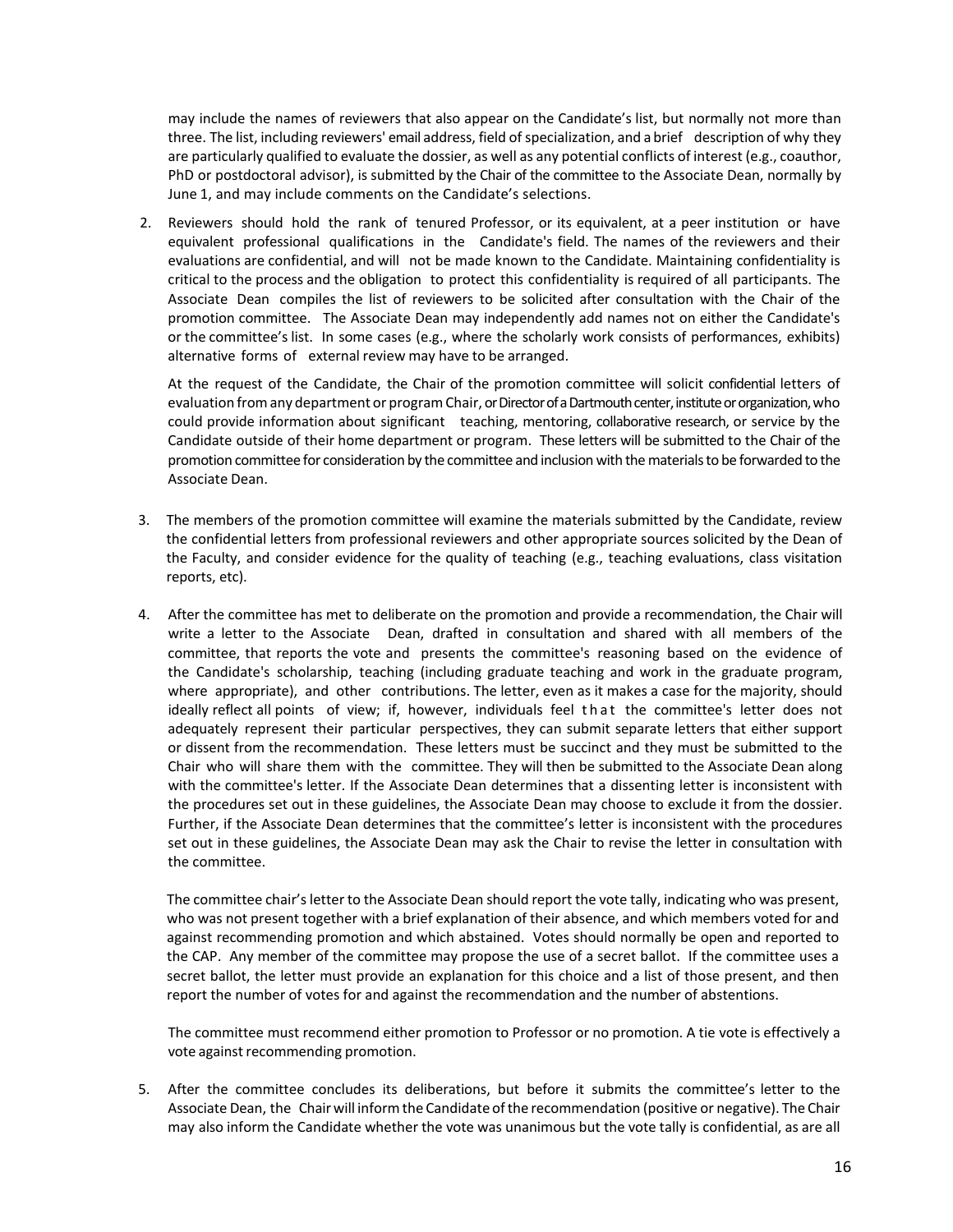individual opinions and statements made at any time during the deliberations.

- 6. Prior to submitting his or her own evaluation to the CAP, the Associate Dean must discuss the strengths and weaknesses of the case separately with the promotion committee Chair, the Candidate, and any other members of the promotion committee that the Associate Dean finds it appropriate to consult. The Candidate should raise any procedural questions or concerns. If, at any time, the Associate Dean or Dean determines that the promotion review process has been compromised, the CAP will delay deliberation until the issues have been resolved; the Associate Dean will inform the Chair when appropriate. In no instance shall the Associate Dean share his or her personal recommendation with the Candidate, or with the department or program.
- 7. The Associate Dean will submit his or her own recommendation when transmitting the materials to the Dean of the Faculty.

# GUIDE TO THE ASSOCIATE DEAN

The Associate Dean bears primary responsibility for ensuring that the promotion review process conforms to College policies and is the primary conduit of information about the process to the Candidate.

- 1. In the spring term prior to the academic year in which promotion is considered, the Associate Dean will meet with the Candidate to review the procedures.
- 2. The Associate Dean and the Dean will assemble and appoint the promotion committee by May 1.
- 3. Normally by May 1, the Candidate should submit to the committee Chair and the Associate Dean a list of eight to ten possible external reviewers. The list should include the prospective reviewers' email addresses, their field of specialization, and a brief description of why they are particularly qualified to evaluate the dossier. The Candidate may indicate one or two individuals who they prefer not be considered. The Chair, in consultation with the other members of the committee, will provide a list of eight to ten more prospective reviewers including their email addresses, their field of specialization and a brief description of why they are particularly qualified to evaluate the dossier. The Chair will forward the committee's list to the Associate Dean by June 1, along with any comments on the Candidate's selections. The Associate Dean compiles the list of reviewers to be solicited. The Associate Dean may independently add names not on either the Candidate's or the committee's list. In some cases, the Associate Dean may consult further with the committee Chair to identify additional prospective reviewers.

The reviewers must hold the rank of Professor, or its equivalent, at peer institutions or be a recognized leader in the Candidate's field. The names of the reviewers are confidential and will not be made known to the Candidate. The Associate Dean should normally obtain letters from eight to ten reviewers. After the Candidate submits his or her promotion materials, normally by October 15, the Associate Dean will send each reviewer these materials, along with an explanation of the criteria for promotion.

- 4. After the department or program has submitted its evaluation and prior to submitting his or her own evaluation to the CAP, the Associate Dean must discuss the strengths and weaknesses of the case separately with the tenure committee Chair, the Candidate, and any other members of the tenure committee that the Associate Dean finds it appropriate to consult. At this time, the Candidate should provide any relevant updates and raise any procedural questions or concerns. If, at any time, the Associate Dean or Dean determines that the tenure review process has been compromised, the CAP will delay deliberation until the issues have been resolved; the Associate Dean will inform the Chair when appropriate. In no instance shall the Associate Dean share his or her personal recommendation with the Candidate, or with the department or program.
- 5. The Associate Dean will submit his or her own recommendation when transmitting the dossier to the Dean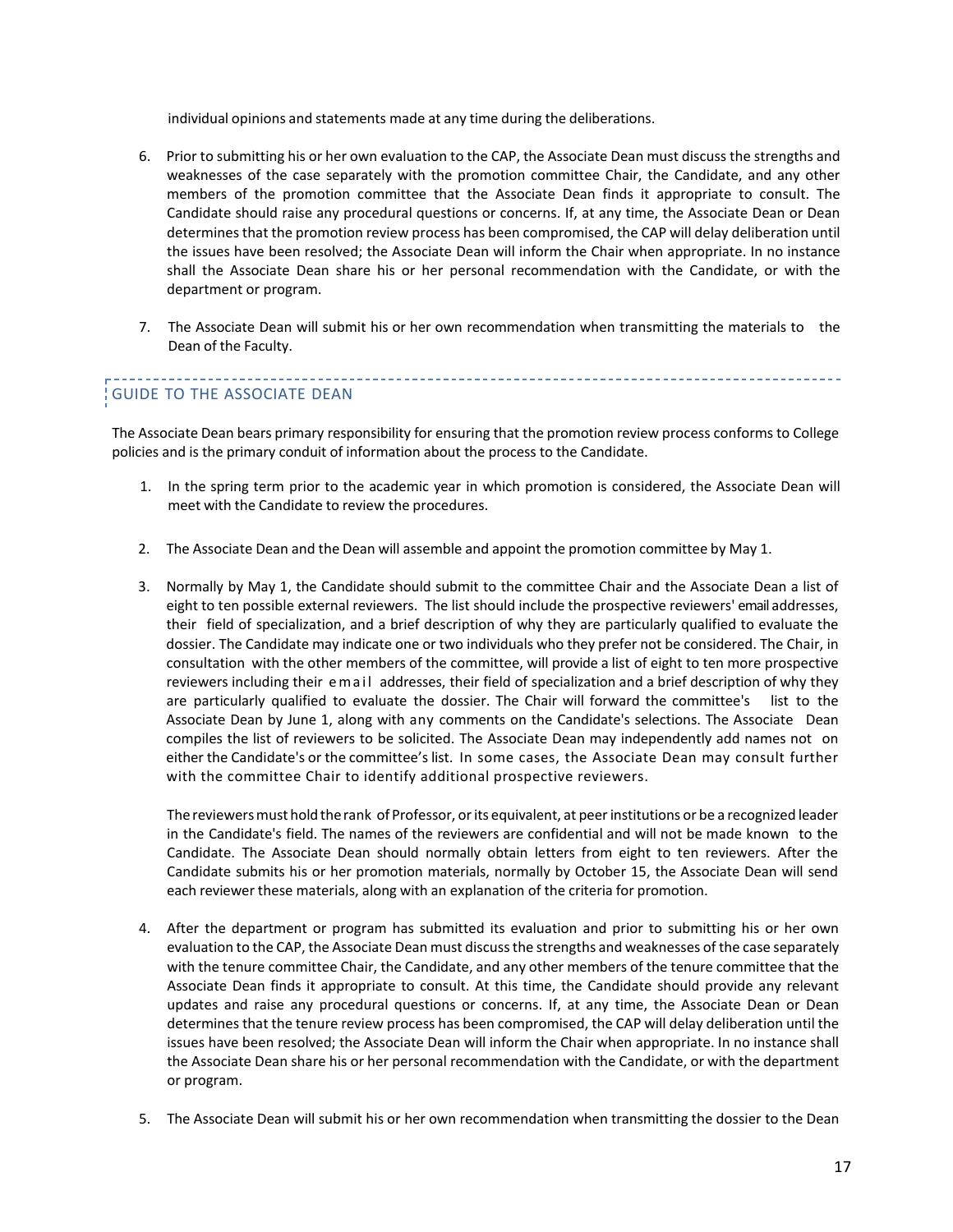of the Faculty.

- 6. The dossier forwarded to the CAP will contain the following:
	- a. Department or program roster with appointment terms for all faculty,
	- b. Letter from the Associate Dean describing her or his own recommendation,
	- c. Teaching and leave schedule of the Candidate, year by year and term by term since tenure,
	- d. Promotion committee's letter detailing the reasons for their recommendation,
	- e. Letters from promotion committee members who, having reviewed the Chair's letter, wish to express an individual viewpoint either dissenting from or supporting the recommendation,
	- f. Other letters solicited by the Chair of the promotion committee from the Chairs of departments or programs or Directors of Dartmouth centers, institutes or organizations,
	- g. Department's or program'sletter submitted to the Associate Dean at the time of tenure,
	- h. Curriculumvitae of the Candidate,
	- i. Statement submitted by the Candidate,
	- j. Evaluationssolicited by the Associate Dean from external reviewers, accompanied by the reviewer's curriculum vitae,
	- k. Other evidence deemed appropriate by the Dean of the Faculty (e.g., previous letters submitted by the department or program or the Associate Dean for CAP action).

During CAP deliberations, the Associate Dean presents background and answers questions, but will not be present during the CAP discussion and vote.

# <span id="page-17-0"></span>APPEAL OF REAPPOINTMENT/TENURE/PROMOTION DECISIONS FOR ARTS & SCIENCES FACULTY

The purpose of the appeal process for a reappointment/tenure/promotion decision in the Faculty of Arts and Sciences is to determine if there has been a violation of the College's non-discrimination or academic freedom policies, or if material procedural error took place when making these critical decisions.

In accordance with the procedures outlined in the Organization of the Faculty of Dartmouth College (*OFDC)*, the Candidate or members of the reappointment, tenure, or promotion committee, individually or collectively, can request that a case be re-examined. See the OFDC (VI.C) for a detailed description of the appeal procedures.

#### <span id="page-17-1"></span>JOINT APPOINTMENT PROCEDURES

#### <span id="page-17-2"></span>INITIATING JOINT APPOINTMENTS

Joint appointments occur between programs and departments, two departments, or two programs. Proposals for joint appointments must be discussed in advance with the appropriate Associate Dean(s) and the Dean of the Faculty. Joint appointments may be used to recruit individuals whose work cuts across existing departments and programs; such appointments can assist Dartmouth in providing strong interdisciplinary offerings and building in emerging fields that cross beyond the borders of the traditional disciplines. A joint position will usually be shared equally by the two academic units that are hiring the individual, but it may also be regarded as based in one or the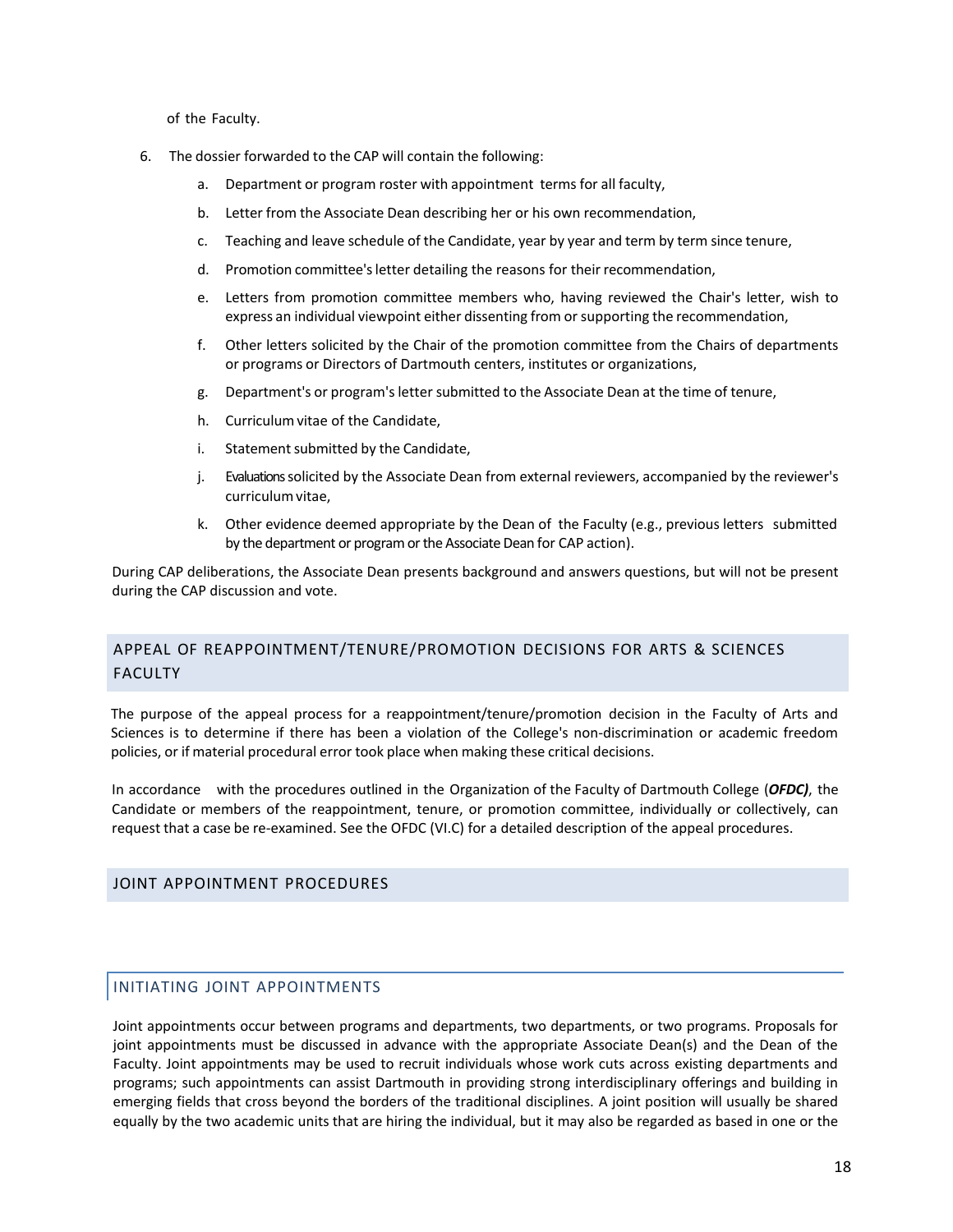other. The Dean of the Faculty will determine where the joint appointment will be primarily based. If the individual holding that appointment should leave, the search for a replacement will usually revert to the primary base. The new search may involve a different pairing of academic units. The courses to be taught by an individual with a joint appointment may come from the existing course pool, or they may be add-on coursesfor one or both of the academic units. This matter should be clarified and recorded before initiating the search.

Early in the process of initiating a joint appointment, the two academic units should consider the issues listed below under "Teaching Responsibilities, Annual Reviews, and Service" and "Evaluation, Promotion and Tenure."

#### <span id="page-18-0"></span>THE SEARCH AND THE INITIAL APPOINTMENT

There are two ways to search for joint appointments. One is when the field is open to candidates across a range of knowledge fields. In this case, an ad hoc search committee appointed by the Dean of the Faculty, in consultation with the appropriate Associate Dean(s) and the departments or programs involved, develops the candidate pool. The ad hoc committee normally includes members from the potential participating units, and reads the files of the leading candidates and takes part in interviewing those on the short list. To conclude the search, the participating units must agree to recommend appointing the Candidate.

The other search method occurs when there is a specified partnership between two academic units. Each of the entities involved will normally have equal representation on the ad hoc search committee, which will be appointed by the Dean of the Faculty, in consultation with the appropriate Associate Dean(s) and the departments or programs involved. The two academic units will read the files of the leading candidates and will take part in interviewing those on the short list. To conclude the search, the participating units must agree to recommend appointing the Candidate.

If the appointment is to be in different divisions, then one of the Associate Deans will be designated by the Dean of the Faculty to meet with candidates, write the appointment letter, and hold annual meetings with the faculty member. The other Associate Dean will be consulted throughout the process.

In all cases, the initial appointment has to be approved by separate votes of the tenure-track members in each department or program, as stipulated in the OFDC (V.E.1 and V.F.1).

# <span id="page-18-1"></span>APPOINTMENT LETTER: TEACHING RESPONSIBILITIES, ANNUAL REVIEWS, AND SERVICE

The initial appointment letter should state where the position is based; if the position is shared equally by two departments or programs, then the letter should clearly state that this is the case. As a rule, the individual's teaching would be evenly divided between the two departments or programs, but exceptions are possible. Therefore the letter must establish the specific division of teaching responsibilities between the two academic units. If any special considerations have been made regarding the distribution of courses when the individual is on sabbatical or leave for part of the year, this should also be indicated in the letter. Any change in the distribution of courses between the two departments or programs of the joint appointment would have to have the support of the Chair of both academic units, and then approval by the Dean of the Faculty.

Any special expectations regarding service, location of the individual's office, etc. should also be stated in this letter. Departments and programs need to be sensitive to the fact that the individual may be faced with "double duty" in

terms of meetings, attendance at sponsored events, advising, registration, job searches, independent studies, and the like.

#### <span id="page-18-2"></span>EVALUATION, TENURE AND PROMOTION

Annual evaluation of non-tenured individuals holding joint appointments will be conducted by a mentoring committee of no fewer than four tenured faculty members drawn equally from both departments or programs. The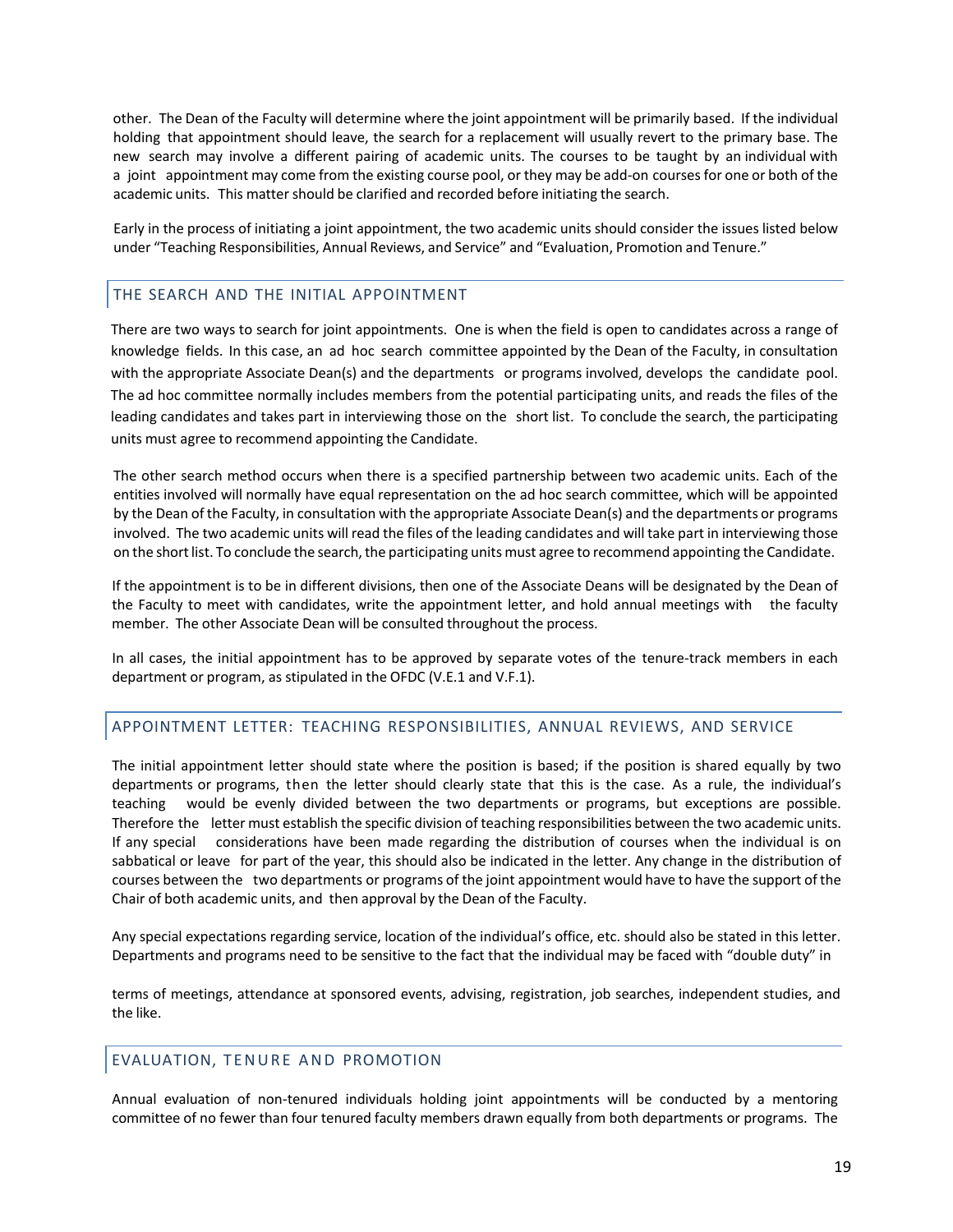committee's evaluation will be submitted to the Associate Dean and the Chairs of both units, and shared with the junior colleague. For recommendations on reappointment, tenure and promotion, each unit will make its own independent evaluation, which will then be made available to its counterpart. If a department or program hasfewer than four eligible individuals to serve on a committee for reappointment, tenure, or promotion, then an ad hoc committee will be appointed in accordance with procedures outlined earlier.

# GUIDELINES FOR TENURE AND PROMOTION

Procedures for tenure and promotion are described earlier, but are modified as described here. During the spring term the Candidate should submit to the Chair of each academic unit and the Associate Dean an updated curriculum vitae and a list of eight to ten possible external reviewers, some of whom will be selected for the final list.

Also during the spring term, the Chairs of the two academic units will forward to the Associate Dean a combined list of another eight to ten prospective reviewers, including their email address, field of specialization, and a brief description of why they are particularly qualified to evaluate the dossier. Normally, this list will comprise three reviewers from each of the two academic units and four other reviewers upon which the two units agree. The Associate Dean compiles the final list of reviewers after consultation with the Chairs of the academic units. The Associate Dean may independently add names not on either list. Normally these reviewers must hold a tenured appointment, or its equivalent, at a peer institution or be a recognized leader in the Candidate's field. The names of these reviewers are confidential and will not be made known to the Candidate. In some cases, such as when the professional work consists of performances or exhibitions, alternative forms of external review should be arranged by the Chair and the Candidate.

The tenure and promotion committees of each academic unit will examine the materialssubmitted by the Candidate, review the letters solicited by the Dean of the Faculty from external reviewers, former students, and other appropriate sources, and consider other evidence (e.g., program or department teaching evaluations). The committees should also consider the recommendation that the academic units submitted at the time of the Candidate's reappointment. Normally, the academic units will take their final votes within a short time of each other.

On any particular case, tenured faculty holding joint appointments in two academic units may only participate and vote in one. The Associate Dean, in consultation with the Chairs of the academic units, will decide the unit in which the participation and vote takes place.

After each academic unit has met to deliberate on the case, the Chair of each will write a letter to the Associate Dean, shared with all members of the committees, that reports the vote and presents the unit's reasoning based on the evidence of the Candidate's scholarship, teaching (including graduate teaching and work in the graduate program, where appropriate), and other contributions. The letter should ideally reflect all points of view; if, however, individuals feel that the Chair's letter does not adequately represent their particular perspectives, they are free to submit separate letters that either support or dissent from the recommendation. These letters must be succinct and they must be submitted to the Chair, who will share them with the committee. They will then be submitted to the Associate Dean along with the committee's letter. If the two academic units forward different recommendations, the CAP will, as in all tenure cases, make the final recommendation to the President and the Board of Trustees.

Procedures for promotion to Professor will follow those described earlier, modified as described above for tenure and promotion of joint appointments.

# <span id="page-19-0"></span>JOINT APPOINTMENTS FOR CURRENT MEMBERS OF THE DARTMOUTH FACULTY

Any current member of the Dartmouth faculty may request a joint appointment by petitioning both the department/program in which the faculty member is currently appointed and the department/program where the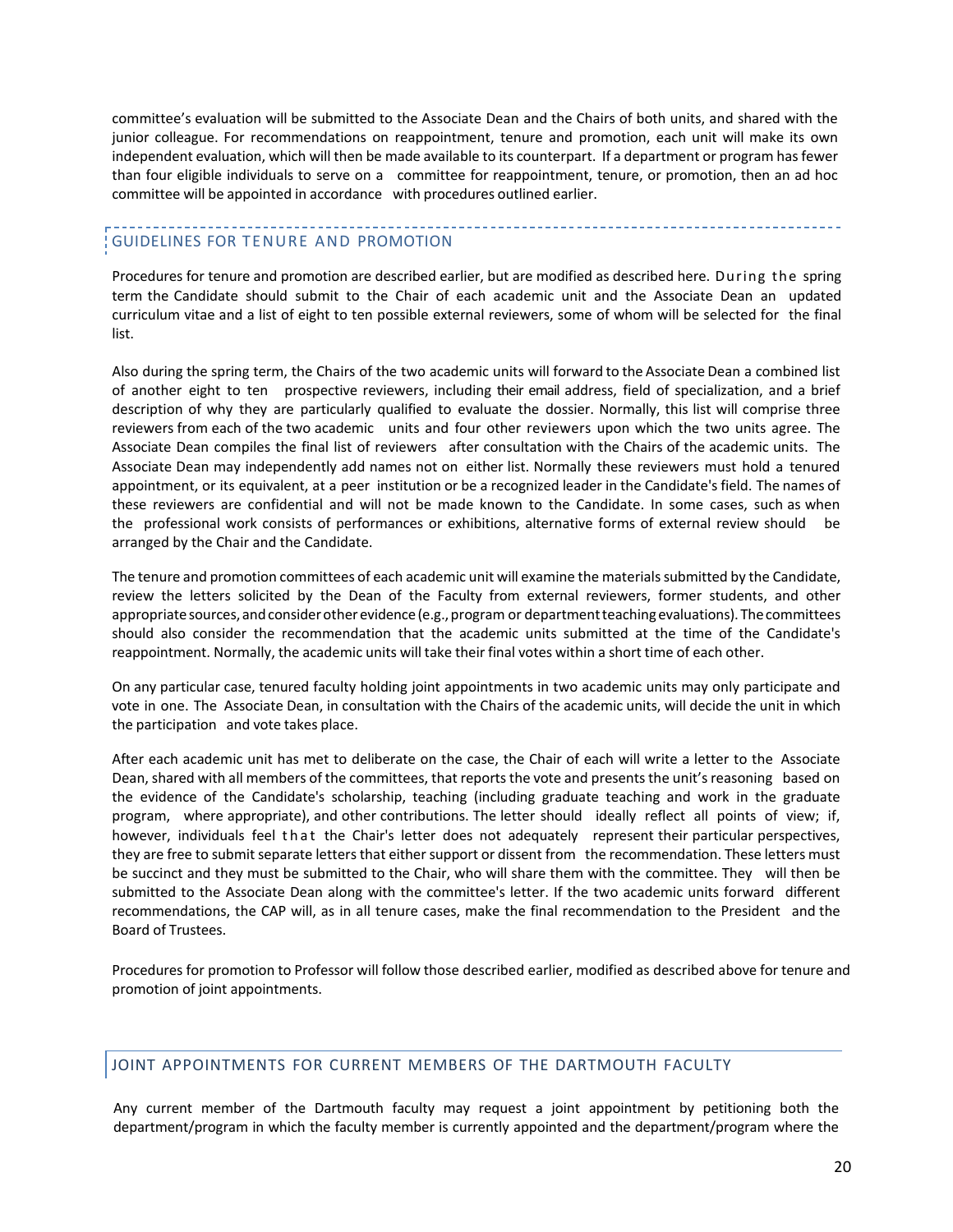new partial appointment would reside. The petition should include a rationale for the request and the candidate's curriculum vitae. Such a change in status requires submission of separate recommendations by the two departments/programs concerned to the appropriate Associate Dean(s). The Associate Dean(s) will discuss these recommendations with the respective chairs and with the candidate before forwarding them, along with her or his own recommendation, to the Dean of the Faculty. Final approval will be made by the CAP. Only in exceptional cases would such a change be approved for an individual who does not already have tenure.

Approval of a joint appointment is based on the teaching interests and scholarly record of the faculty member and would also involve a specific course commitment by the faculty member to the department or program comprising the new portion of the joint appointment. The appointment letter should indicate the specific teaching commitment, and it should also deal with any other considerations that are appropriate (for instance, the promotion procedure for someone in the rank of Associate Professor should be stated in the letter). Only faculty members with permanent full or joint appointments may vote in reappointment, tenure and promotion cases. Approval of joint appointments normally would not entail any change in the course allotment or FTE to each department or program, nor will it result in any net increase in the number of tenure-track lines for the Arts and Sciences faculty as a whole.

# <span id="page-20-0"></span>CHECKLIST OF PROCEDURES FOR JOINT APPOINTMENTS

#### *Pointsto be discussed by departments and/or programs before request isinitiated:*

- 1. Rationale for the appointment
- 2. Type of appointment: based in one academic unit, or shared equally?
- 3. Division of teaching between the two academic units, including any special understandings regarding years when the individual holding the appointment may have a leave or a sabbatical
- 4. Review procedures for reappointments, tenure, and promotion
- 5. Expectations regarding service, keeping in mind that the individual may be faced with "double duty"

#### *Points to be covered in letter from Dean authorizing the search:*

- 1. Who conducts the search: the program or department where the appointment will be based, or a joint search
- 2. Same as #2 above
- 3. Same as #3 above
- 4. Same as #4 above
- 5. Same as #5 above

#### *Points to be covered in the appointment letter from the Dean:*

- 1. Naming the department(s) and/or program(s) sharing the appointment
- 2. Division of teaching between the two academic units including any special understandings regarding years when the individual holding the appointment may have a leave or a sabbatical
- 3. Special considerations regarding service expectations, office location, and etc.
- 4. Review procedures for reappointments, tenure, and promotion

# <span id="page-20-1"></span>SENIOR RECRUITMENT

Appointments into the senior ranks (e.g., Associate or Full Professor) with tenure provide an important strategic opportunity for bringing leadership to departments or programs, addressing priorities and critical needs, and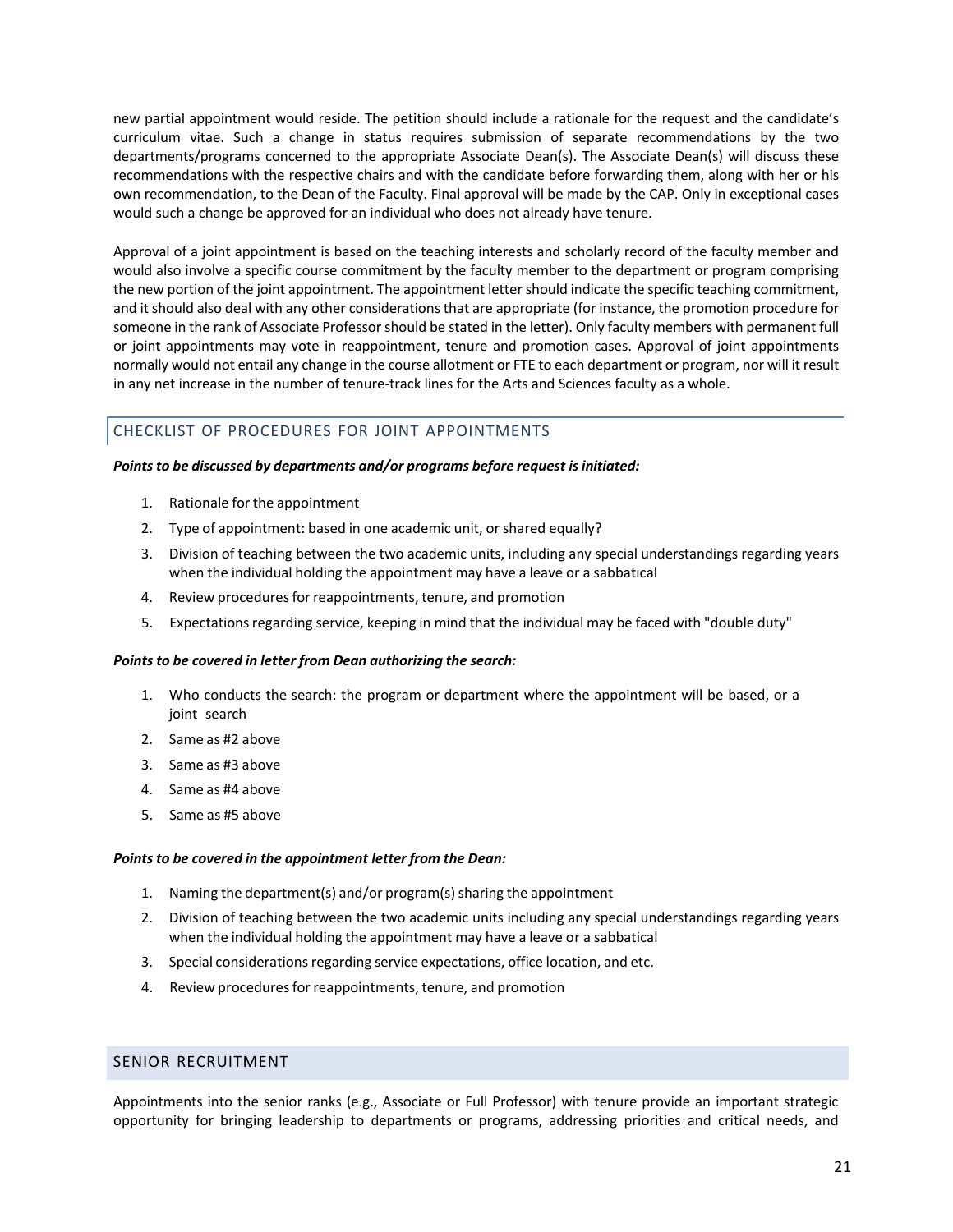bringing additional academic distinction to the Faculty of Arts and Sciences.

Stated below are the procedures for identifying and appointing all senior candidates. See also the section in this manual on Faculty Recruitment.

- 1. The decision to authorize a senior appointment will be made by the Dean of the Faculty after consultation with the department or program.
- 2. A search committee will be appointed by the Dean of the Faculty in consultation with the appropriate Associate Dean and department or program Chair; it will normally include several department or program tenured faculty members. In some cases faculty from outside the department or program will be added to provide particular expertise, strategic oversight, or diversity to the committee.
- 3. The department and search committee will conduct a screening process to identify viable candidates, including the possibility of seeking letters of recommendation from external experts in the relevant field. The search for a person to be appointed to the senior ranks may involve an extended effort. Some searches may not be completed in a single year, but usually will be completed within two years.
- 4. During the search and recruiting process, extraordinary efforts must be made to identify candidates who are members of underrepresented groups. An extended search will help promote this goal.
- 5. The Associate Dean, after consultation with the Dean of the Faculty, will authorize visits to campus. The candidates should be scheduled to meet faculty members and students in the department or program, the Dean of the Faculty, and when appropriate, other faculty members and senior officers, including the President and the Provost.
- 6. Throughout the search, close liaison must be maintained between the department or program and the search committee and with the Dean of the Faculty Office. The search committee will submit its report to the department or program and to the Dean of the Faculty. The department or program will then prepare its recommendation for appointment with tenure and forward its decision to the Associate Dean in the normal manner for consideration by the Dean of the Faculty and the CAP.
- 7. The Dean of the Faculty will offer the candidate a tenured faculty position, contingent on a formal tenure review.
- 8. The Associate Dean will initiate a tenure review consistent with the procedures for tenure and promotion outlined in this Handbook, with three points of clarification.
	- a) Multiple votes will be necessary: the tenured and tenure-track faculty of the department or program should vote on the question of making an appointment, but only the tenured professors may vote on the question of tenure. If the candidate is seeking a position as full professor, the tenured full professors should then vote on the question of rank. As in all tenure and promotion cases, the vote is limited to those faculty who have read the file and who are physically present for the vote. All tenured faculty in that department/program may read the confidential letters from external reviewers, regardless of the proposed rank of the candidate.
	- b) In addition, although letters from former students will not be solicited in order to evaluate teaching, candidates are expected to submit teaching relevant materials (e.g., course evaluations including narrative comments, student letters should they be available).
	- c) Finally, although it is not expected that the Associate Dean contact the candidate to discuss the committee's recommendation and the strength and weaknesses of the case, it is expected that he/she will have such a discussion with the committee Chair.

# <span id="page-21-0"></span>LESS THAN FULL-TIME APPOINTMENTS

Less than full-time tenure-track or tenured appointments are governed by all rules applying to full-time faculty